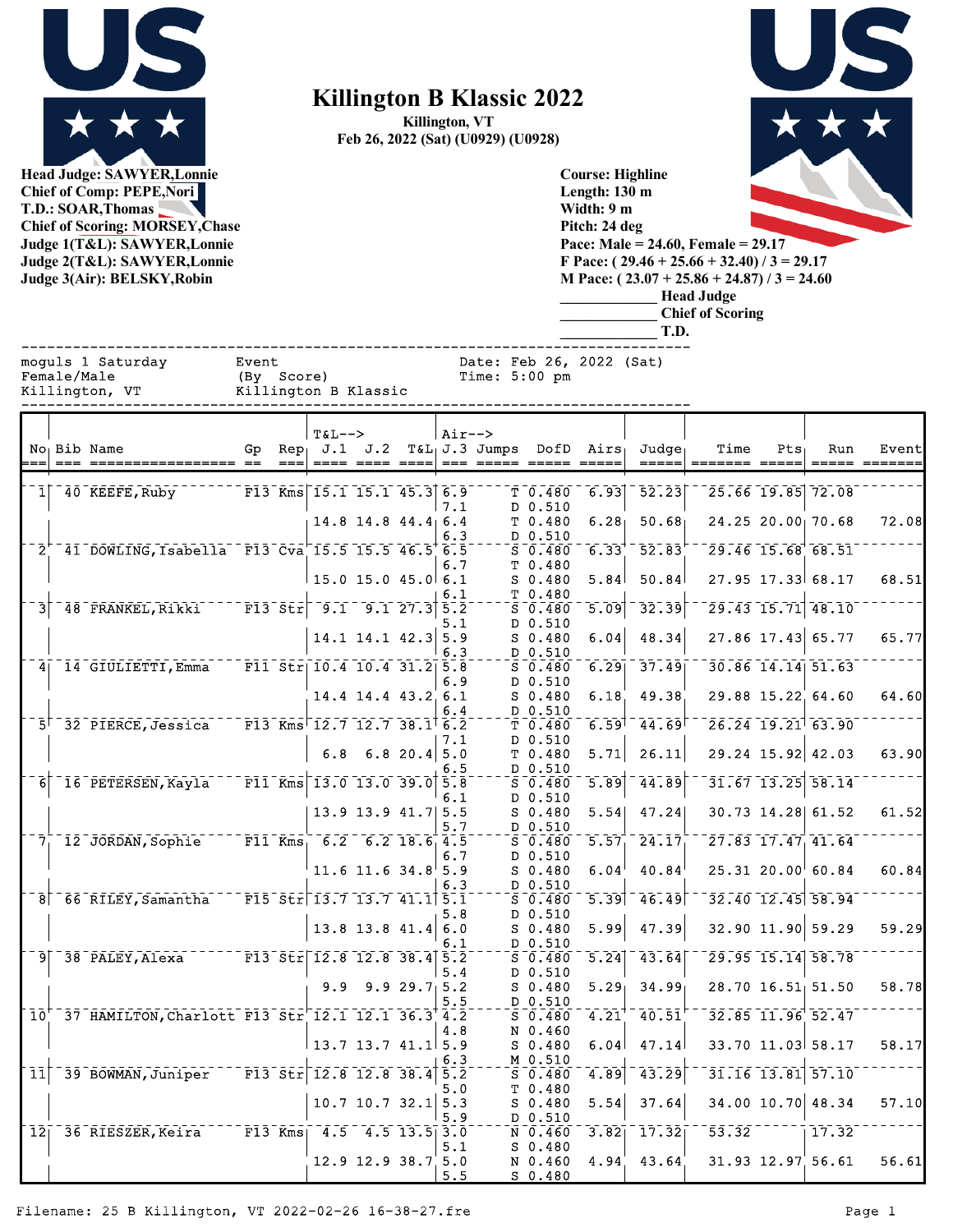Female/Male (By Score) Time: 5:00 pm Killington, VT Killington B Klassic

moguls 1 Saturday bit between Event Date: Feb 26, 2022 (Sat)

|                                    |                                                                                                                                                                                                                                  |    |            | $T&L--\geq$                        |                                      |                    | $Air-->$  |                    |                                                             |                     |                                                                       |                                                                             |                   |                                              |                                                                                                                  |
|------------------------------------|----------------------------------------------------------------------------------------------------------------------------------------------------------------------------------------------------------------------------------|----|------------|------------------------------------|--------------------------------------|--------------------|-----------|--------------------|-------------------------------------------------------------|---------------------|-----------------------------------------------------------------------|-----------------------------------------------------------------------------|-------------------|----------------------------------------------|------------------------------------------------------------------------------------------------------------------|
|                                    | No Bib Name                                                                                                                                                                                                                      | Gp |            | Rep  J.1 J.2                       |                                      |                    |           | T&L J.3 Jumps DofD |                                                             | Airs<br>=====       | Judge                                                                 | Time                                                                        | Pts               | Run                                          | Event<br>$\qquad \qquad \doteq\qquad \qquad \qquad \doteq\qquad \qquad \qquad \qquad \doteq\qquad \qquad \qquad$ |
| 13 <sup>l</sup>                    | 65 REISZEL, Oliveah                                                                                                                                                                                                              |    | $F15$ Will |                                    | $10.4$ 10.4 31.2                     |                    | 4.0       |                    | $S$ 0.480                                                   | 5.03                | 36.23                                                                 |                                                                             | 24.62 20.00 56.23 |                                              |                                                                                                                  |
|                                    |                                                                                                                                                                                                                                  |    |            |                                    |                                      |                    | 6.1       |                    | D 0.510                                                     |                     | 23.64                                                                 |                                                                             |                   | 27.16 18.20 41.84                            | 56.23                                                                                                            |
|                                    |                                                                                                                                                                                                                                  |    |            |                                    | $6.0 \quad 6.0 \quad 18.0 \quad 5.5$ |                    | 6.1       |                    | N 0.460<br>$Y$ 0.510                                        | 5.64                |                                                                       |                                                                             |                   |                                              |                                                                                                                  |
|                                    | $14$   $45$ GANS, Symma F13 Kms   12.8 12.8 38.4   5.8                                                                                                                                                                           |    |            |                                    |                                      |                    |           |                    | $S$ 0.480                                                   | $\overline{5.18}$   | 43.58                                                                 |                                                                             |                   | $32.29$ $12.57$ $56.15$                      |                                                                                                                  |
|                                    |                                                                                                                                                                                                                                  |    |            |                                    | $0.1$ $0.1$ dnf $3.0$                |                    | 5.0       |                    | T 0.480<br>$S$ 0.480                                        | dnf                 | 1.74                                                                  | (none)                                                                      |                   | dnf                                          | 56.15                                                                                                            |
|                                    |                                                                                                                                                                                                                                  |    |            |                                    |                                      |                    | . 0       |                    |                                                             |                     |                                                                       |                                                                             |                   |                                              |                                                                                                                  |
|                                    | $15$ <sup>-</sup> 43 BYRNES, Lilly $-$ - - - - F13 Kms 10.5 10.5 31.5 4.0                                                                                                                                                        |    |            |                                    |                                      |                    |           |                    | $S$ 0.480<br>K 0.510                                        | $5.33$ <sup>-</sup> | 36.83                                                                 |                                                                             |                   | $\sqrt{27.57}$ $\sqrt{17.75}$ $\sqrt{54.58}$ |                                                                                                                  |
|                                    |                                                                                                                                                                                                                                  |    |            |                                    | $7.7$ $7.7$ $23.1$ 6.0               |                    | 6.7       |                    | $S_0.480$                                                   | 6.04                | 29.14                                                                 |                                                                             |                   | 25.19 20.00 49.14                            | 54.58                                                                                                            |
|                                    |                                                                                                                                                                                                                                  |    |            |                                    |                                      |                    | 6.2       |                    | K 0.510                                                     |                     |                                                                       |                                                                             |                   |                                              |                                                                                                                  |
|                                    | $16$ <sup>-35</sup> GLASSBERG, Isabell F13 Oms 0.1 0.1 0.3 3.9                                                                                                                                                                   |    |            |                                    |                                      |                    | 5.5       |                    | N 0.460<br>$S$ 0.480                                        | 4.43                |                                                                       | $4.73$ $1.32.90$                                                            |                   | 4.73                                         |                                                                                                                  |
|                                    |                                                                                                                                                                                                                                  |    |            |                                    | $12.2$ $12.2$ $36.6$ 3.5             |                    |           |                    | $S$ 0.480                                                   | 3.291               | 39.89                                                                 |                                                                             |                   | 31.75 13.16 53.05                            | 53.05                                                                                                            |
|                                    | 17 13 BRIGHTHAUPT, Gisel F11 Str 9.6 9.6 28.8 5.5                                                                                                                                                                                |    |            |                                    |                                      |                    | 3.5       |                    | N 0.460<br>$S$ 0.480                                        | 5.19                | 33.99                                                                 |                                                                             |                   | 32.17 12.70 46.69                            |                                                                                                                  |
|                                    |                                                                                                                                                                                                                                  |    |            |                                    |                                      |                    | 5.0       |                    | D 0.510                                                     |                     |                                                                       |                                                                             |                   |                                              |                                                                                                                  |
|                                    |                                                                                                                                                                                                                                  |    |            |                                    | $10.9$ 10.9 32.7 4.6                 |                    |           |                    | $S$ 0.480                                                   | 4.49                | 37.19                                                                 |                                                                             |                   | $30.86$ 14.14 51.33                          | 51.33                                                                                                            |
|                                    | 18 17 GROGEAN, Cora F11 Kms 10.8 10.8 32.4 6.4                                                                                                                                                                                   |    |            |                                    |                                      |                    | 4.5       |                    | D 0.510<br>$S_0.480$                                        | 5.37                | 37.77                                                                 |                                                                             |                   | 31.69 13.23 51.00                            |                                                                                                                  |
|                                    |                                                                                                                                                                                                                                  |    |            |                                    |                                      |                    | 5.0       |                    | N 0.460                                                     |                     |                                                                       |                                                                             |                   |                                              |                                                                                                                  |
|                                    |                                                                                                                                                                                                                                  |    |            |                                    | $3.2$ $3.2$ $9.6$ 5.5                |                    | 4.9       |                    | $S$ 0.480<br>N 0.460                                        | 4.89                | 14.49                                                                 | 45.96                                                                       |                   | 14.49                                        | 51.00                                                                                                            |
|                                    | 19 34 CUNNINGHAM, Ryan F13 Kms 4.4 4.4 13.2 5.0                                                                                                                                                                                  |    |            |                                    |                                      |                    |           |                    | $N$ 0.460                                                   | 5.27                | $\overline{18.47}$                                                    |                                                                             |                   | $30.49$ 14.55 33.02                          |                                                                                                                  |
|                                    |                                                                                                                                                                                                                                  |    |            |                                    |                                      |                    | 6.2       |                    | $S$ 0.480                                                   |                     |                                                                       |                                                                             |                   |                                              |                                                                                                                  |
|                                    |                                                                                                                                                                                                                                  |    |            | 9.2                                |                                      | $9.2$ $27.6$ , 5.0 | 5.4       |                    | N 0.460<br>$S_0.480$                                        | 4.89                | 32.49                                                                 |                                                                             |                   | 28.62 16.60 49.09                            | 49.09                                                                                                            |
| $\bar{2}\bar{0}^{\bar{\intercal}}$ | $-5$ VANCE, Molly $F09$ Kms                                                                                                                                                                                                      |    |            |                                    | 7.077.021.073.5                      |                    |           |                    | N 0.460                                                     | 3.48                | 24.48                                                                 |                                                                             |                   | $36.58 - 7.87$ 32.35                         |                                                                                                                  |
|                                    |                                                                                                                                                                                                                                  |    |            | 8.7                                |                                      | 8.726.13.8         | 3.9       |                    | $S$ 0.480<br>N 0.460                                        | 3.61                | 29.71                                                                 |                                                                             |                   | $31.00$ 13.99 43.70                          | 43.70                                                                                                            |
|                                    |                                                                                                                                                                                                                                  |    |            |                                    |                                      |                    | 3.9       |                    | $S$ 0.480                                                   |                     |                                                                       |                                                                             |                   |                                              |                                                                                                                  |
| $\bar{2}\bar{1}$                   | $-49$ SELAN, Evelyn $   F13$ Kms                                                                                                                                                                                                 |    |            | $\bar{1.5}$                        |                                      | $-1.5$ dnf 6.0     |           |                    | $S_0.480$                                                   | dnf                 | 7.38                                                                  | (none)                                                                      |                   | $\bar{d}n\bar{f}$                            |                                                                                                                  |
|                                    |                                                                                                                                                                                                                                  |    |            |                                    | $8.2 \quad 8.2 \quad 24.6 \quad 5.8$ |                    | . 0       |                    | $S$ 0.480                                                   | 5.58                | 30.18                                                                 |                                                                             |                   | $32.37$ 12.48 42.66                          | 42.66                                                                                                            |
|                                    |                                                                                                                                                                                                                                  |    |            |                                    |                                      |                    | 5.5       |                    | D 0.510                                                     |                     |                                                                       |                                                                             |                   |                                              |                                                                                                                  |
|                                    | $22^{--}_115$ NUTT, Emelia $F_1$ $F_1$ $F_2$ $F_3$ $F_4$ $F_5$ $F_6$ $F_7$ $F_8$ $F_9$ $F_9$ $F_9$ $F_9$ $F_9$ $F_9$ $F_9$ $F_9$ $F_9$ $F_9$ $F_9$ $F_9$ $F_9$ $F_9$ $F_9$ $F_9$ $F_9$ $F_9$ $F_9$ $F_9$ $F_9$ $F_9$ $F_9$ $F_9$ |    |            |                                    |                                      |                    | 5.9       |                    | $N = 0.460$<br>$S$ 0.480                                    | $5.22_1$            | 32.22                                                                 |                                                                             |                   | $34.25$ 10.42 42.64                          |                                                                                                                  |
|                                    |                                                                                                                                                                                                                                  |    |            |                                    | $1.7$ 1.7 5.1 3.6                    |                    |           |                    | N 0.460                                                     | 4.19                |                                                                       | 9.29'1:01.10                                                                |                   | 9.29                                         | 42.64                                                                                                            |
|                                    | $23^{\dagger}$ 63 SCHWARTZ, Millie F15 Str 10.6 10.6 31.8 3.5                                                                                                                                                                    |    |            |                                    |                                      |                    | 5.3       |                    | $S_0.480$<br>$S$ 0.480                                      | 3.38                | 35.18                                                                 |                                                                             |                   | $-37.93 - 6.39$ 41.57                        |                                                                                                                  |
|                                    |                                                                                                                                                                                                                                  |    |            |                                    |                                      |                    | 3.7       |                    | N 0.460                                                     |                     |                                                                       |                                                                             |                   |                                              |                                                                                                                  |
|                                    |                                                                                                                                                                                                                                  |    |            |                                    | $5.1$ $5.1$ $15.3$ $3.5$             |                    |           |                    | N 0.460                                                     | 1.61                | 16.91                                                                 |                                                                             |                   | $43.28$ 0.52 17.43                           | 41.57                                                                                                            |
| ⊺24⊺                               | 3 CUNNINGHAM, Charlo F09 Kms 6.9 6.9 20.7 4.9                                                                                                                                                                                    |    |            |                                    |                                      |                    |           |                    |                                                             |                     | $\sqrt{N}$ $\sqrt{0.460}$ $\sqrt{5.10}$ $\sqrt{25.80}$ $\sqrt{0.460}$ |                                                                             |                   | $\sqrt{29.90}$ $\sqrt{15.19}$ $\sqrt{40.99}$ |                                                                                                                  |
|                                    |                                                                                                                                                                                                                                  |    |            |                                    |                                      |                    | 5.6       |                    | K 0.510                                                     |                     |                                                                       |                                                                             |                   |                                              |                                                                                                                  |
|                                    |                                                                                                                                                                                                                                  |    |            |                                    | $7.4$ $7.4$ $22.2$ $4.0$             |                    | 3.8       |                    | N 0.460<br>$S$ 0.480                                        |                     | $3.66$ $25.86$                                                        |                                                                             |                   | $31.49$ $13.45$ 39.31                        | 40.99                                                                                                            |
|                                    | $25 - 46$ VANCE, Khloe $-7 - 13$ Kms 6.3 6.3 18.9 3.5                                                                                                                                                                            |    |            |                                    |                                      |                    |           |                    | $-\overline{N}$ $\overline{0}$ $\overline{.}4\overline{60}$ |                     |                                                                       | $3.29$ <sup>+</sup> $22.19$ <sup>+<math>-27.98</math></sup> 17.30 39.49     |                   |                                              |                                                                                                                  |
|                                    |                                                                                                                                                                                                                                  |    |            |                                    | $0.1$ 0.1 dnf 3.9                    |                    | 3.5       |                    | $S$ 0.480<br>N 0.460                                        | dnf                 | 2.09 <sup>1</sup>                                                     |                                                                             |                   | $41.50 \t2.47$ dnf                           | 39.49                                                                                                            |
|                                    |                                                                                                                                                                                                                                  |    |            |                                    |                                      |                    | $\cdot$ 0 |                    |                                                             |                     |                                                                       |                                                                             |                   |                                              |                                                                                                                  |
|                                    | 26 47 CORNETTE, Lily F13 Str 8.1 8.1 24.3 3.9                                                                                                                                                                                    |    |            |                                    |                                      |                    |           |                    | N0.460                                                      |                     | $4.28$ $28.58$                                                        |                                                                             |                   | $-35.45 - 9.11$ 37.69                        |                                                                                                                  |
|                                    |                                                                                                                                                                                                                                  |    |            |                                    | $6.2 \quad 6.2 \quad 18.6 \mid 3.0$  |                    | 5.2       |                    | $S_0.480$<br>$S$ 0.480                                      | 3.99                | 22.59                                                                 |                                                                             |                   | $37.52$ 6.83 29.42                           | 37.69                                                                                                            |
|                                    |                                                                                                                                                                                                                                  |    |            |                                    |                                      |                    | 5.0       |                    | D 0.510                                                     |                     |                                                                       |                                                                             |                   |                                              |                                                                                                                  |
|                                    | 27 2 LARKIN, Katelynn F09 Kms 4.0 4.0 12.0 2.1                                                                                                                                                                                   |    |            |                                    |                                      |                    | 2.0       |                    | $S$ 0.480<br>N 0.460                                        |                     | $\overline{1.92}$ $\overline{13.92}$                                  |                                                                             |                   | $\overline{43.39}$ 0.40 14.32                |                                                                                                                  |
|                                    |                                                                                                                                                                                                                                  |    |            |                                    | $8.4$ $8.4$ $25.2$ 3.5               |                    |           |                    | N 0.460                                                     |                     | $3.43$ , $28.63$                                                      |                                                                             |                   | $35.98$ $8.52$ 37.15                         | 37.15                                                                                                            |
|                                    | $28^{\dagger}$ 44 LETTIERI, Lexi F13 Sms 6.6 6.6 19.8 3.5                                                                                                                                                                        |    |            |                                    |                                      |                    | 3.8       |                    | $S$ 0.480                                                   |                     | $3.48$ <sup>1</sup> $23.28$ <sup>F</sup>                              | $55.80$ <sup>-</sup>                                                        |                   |                                              |                                                                                                                  |
|                                    |                                                                                                                                                                                                                                  |    |            |                                    |                                      |                    | 3.9       |                    | N 0.460<br>T 0.480                                          |                     |                                                                       |                                                                             |                   |                                              |                                                                                                                  |
|                                    |                                                                                                                                                                                                                                  |    |            |                                    | $9.7$ $9.7$ $29.1$ 3.5               |                    |           |                    | N 0.460                                                     | 4.01                | 33.11                                                                 | 49.78                                                                       |                   | 33.11                                        | 33.11                                                                                                            |
| $\overline{29}$                    | 4 MAIR, Hanna                                                                                                                                                                                                                    |    |            | $F09^ Str$ $T.8$ $T.8$ $5.4$ $4.2$ |                                      |                    | 5.0       |                    | $S$ 0.480<br>N 0.460                                        | 4.09                | $\overline{9.49}$                                                     |                                                                             |                   | $41.24 - 2.75$ 12.24                         |                                                                                                                  |
|                                    |                                                                                                                                                                                                                                  |    |            |                                    |                                      |                    | 4.5       |                    | $S_0.480$                                                   |                     |                                                                       |                                                                             |                   |                                              |                                                                                                                  |
|                                    |                                                                                                                                                                                                                                  |    |            | 7.6                                |                                      | 7.622.83.8         | 3.9       |                    | N 0.460<br>$S_0.480$                                        | 3.61                | 26.41                                                                 |                                                                             |                   | $37.78$ 6.55 32.96                           | 32.96                                                                                                            |
|                                    | 30 18 BOGAL, Michaela F11 Str 5.7 5.7 17.1 4.4                                                                                                                                                                                   |    |            |                                    |                                      |                    |           |                    |                                                             |                     |                                                                       | $\overline{N}$ 0.460 $\overline{4.42}$ 21.52 $\overline{4.3.47}$ 0.31 21.83 |                   |                                              |                                                                                                                  |
|                                    |                                                                                                                                                                                                                                  |    |            |                                    |                                      |                    | 5.0       |                    | <u>S 0.480</u>                                              |                     |                                                                       |                                                                             |                   |                                              |                                                                                                                  |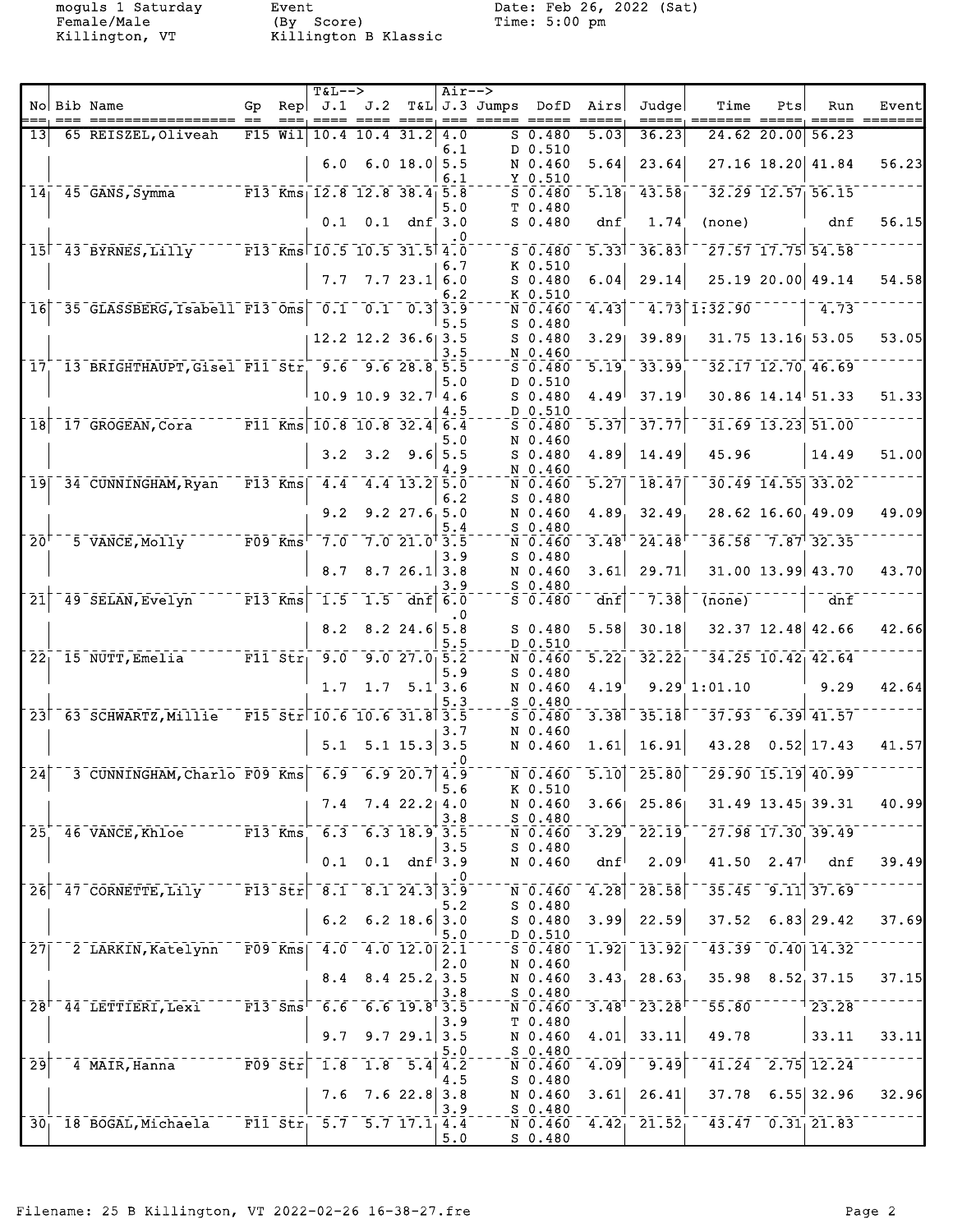Female/Male (By Score) Time: 5:00 pm Killington, VT Killington B Klassic

moguls 1 Saturday bit between Event Date: Feb 26, 2022 (Sat)

| No Bib Name<br>J.2<br>$T&L$ J.3 Jumps<br>DofD<br>Airs<br>Judge<br>Time<br>Gp<br>$\text{Rep}$ J.1<br>Pts<br>Run<br>Event<br>$== =$<br>=== ===== =====<br>$==$<br>$== == =$<br>$= = = =$<br>=======<br>0.1<br>21.83<br>0.30<br>0.1<br>dnf<br>dnf<br>dnf<br>(none)<br>$-42$ ESCOBAR, Madeline $-F13$ Str $-2.8$<br>$\sqrt{2.8}$ $\sqrt{8.4}$ $\sqrt{4.6}$<br>53.03<br>3.98<br>$\overline{1}\overline{2}\overline{.}\overline{3}\overline{8}$<br>$\overline{12.38}$<br>31<br>N 0.460<br>3.9<br>$S_0.480$<br>N 0.460<br>$11.76$ 1:13.74<br>12.38<br>2.7<br>2.7<br>8.1, 3.9<br>3.66 <sub>1</sub><br>11.76<br>$S$ 0.480<br>3.9<br>$\overline{F11}$ $\overline{Kms}$<br>$\bar{0.1}$<br>$0.1$ <sup>-1</sup><br>3.48<br>3.78<br>52.83<br>3.78<br>$\bar{3}\bar{2}$<br><sup>-</sup> 19 ADDIS, Manic<br>$0.3^{+}3.5$<br>N 0.460<br>$S$ 0.480<br>3.9<br>1.5<br>1.5<br>$4.5$ 3.5<br>7.88<br>43.03<br>0.79<br>8.67<br>$S$ 0.480<br>3.38<br>8.67<br>N 0.460<br>3.7<br>$\overline{33}$<br>59.37<br>6 MONTEAU, Cassandra F09 Str 0.1<br>4.53<br>4.53<br>0.1<br>$N = 0.460$<br>4.23<br>0.3<br>4.2<br>$S$ 0.480<br>4.8<br>43.70<br>0.1<br>$0.3$ 5.1<br>4.73<br>5.03<br>0.06<br>5.09<br>0.1<br>$S$ 0.480<br>4.5<br>D 0.510<br>$\overline{34}$<br>$\overline{1}$ DAVIES, Isla $\overline{1}$ F09 Str<br>dns<br>dns<br>dns<br>dns<br>dns<br>dns<br>dns<br>dns<br>dns<br>dns<br>dns<br>dns<br>34 <sup><math>-</math></sup> 33 <sup>-</sup> PISCITELLI, Riley F13 Str <sup>-</sup> dns<br>dns<br>dns<br>dns<br>dns<br>dns<br>dns<br>dns<br>dns<br>dns<br>dns<br>dns<br>$\overline{F15}$ str<br>$\overline{34}$<br>64 PALEY, Leah<br>$\frac{1}{\text{dns}}$<br>$\overline{dns}$<br>$\overline{dns}$<br>dns<br>dns<br>dns<br>dns<br>$ {\rm dns} $<br>dns<br>dns<br>dns<br>dns<br>$\bar{M11}$ $\bar{S}g\bar{b}$ 15.2 15.2 45.6 8.0<br>$-54.80$<br>$23.07$ $17.99$ $72.79$<br>28 PERILLO, Joseph<br>$\overline{9.20}$<br>TS 0.500<br>30.650<br>8.0<br>9.729.16.0<br>TS 0.500<br>6.96<br>36.06<br>24.68 15.89 51.95<br>9.7<br>30.650<br>6.1<br>$\sqrt{M15}$ $\bar{Sg}$ $\bar{b}$ $\bar{13.6}$ $\bar{13.6}$ $\bar{40.8}$ $\bar{6.0}$<br>$-47.94$<br>7.14 <sub>1</sub><br>$\overline{24.13}$ $\overline{16.61}$ $\overline{64.55}$<br>$21$ 73 DJIKAEV, Marc<br>$G$ 0.530<br>30.650<br>6.1<br>$14.0$ $14.0$ $42.0$ $6.4$<br>$q$ 0.530<br>50.15<br>23.58 17.32 67.47<br>8.15'<br>3p 0.680<br>7.0<br>$-4.56$ $-28.26$<br>$\bar{m}$ 13 $\bar{\kappa}$ ii $\bar{\kappa}$ 7.9 $\bar{\kappa}$ 7.9 23.7 6.0<br>46.56<br>728.26<br>$377$ SALZ, Viggo<br>50.380<br>T 0.380<br>6.0<br>$15.3$ 15.3 45.9<br>$S$ 0.380<br>5.00<br>50.90<br>$25.02$ 15.45 66.35<br>6.6<br>6.6<br>T 0.380<br>$\overline{M13}$ $\overline{Msn}$ $\overline{15.1}$ $\overline{15.1}$ $\overline{45.3}$ $\overline{6.0}$<br>$\overline{5.19}$<br>50.49<br>$24.87$ 15.64 66.13<br>52 MARTELL, Gabriel<br>S 0.380<br>7.1<br>K 0.410<br>30.06<br>8.2<br>$8.2$ 24.6 6.5<br>$S$ 0.380<br>5.46<br>32.49<br>$5.73$ 35.79<br>7.3<br>K 0.410<br>$\sqrt{13}$ Hun 15.6 15.6 46.8 6.3<br>$\overline{25.86}$ $\overline{14.36}$ $\overline{66.09}$<br>59 KANDO, Michael<br>51.73<br>51<br>$S$ 0.380<br>4.93<br>6.2<br>D 0.410<br>$25.11$ 15.33 61.29<br>$13.7$ 13.7 41.1 6.0<br>$4.86$ $45.96$<br>$S_0.380$<br>6.3<br>D 0.410<br>$6^-$ 67 BRADY, Henry $M15$ Sgb 13.8 13.8 41.4 5.8<br>$\sqrt{25.51}$ $\sqrt{14.81}$ $\sqrt{62.19}$<br>$\overline{5.98}$ $\overline{47.38}$<br>N 0.360<br>30.650<br>6.0<br>$14.4$ 14.4 43.2 6.9<br>$8.75$ 51.95<br>$26.50$ 13.52 65.47<br>G 0.530<br>3p 0.680<br>7.5<br>7 57 KIRK, Connor M13 Will 9.5 9.5 28.5 3.5<br>$\overline{S}$ 0.380 4.15 32.65 26.14 13.99 46.64<br>6.9<br>X 0.410<br>14.7 14.7 44.1 6.4<br>$5.09$ 49.19<br>24.70 15.86 65.05<br>S 0.380<br>X 0.410<br>6.5<br>$^{\top}$ 8 <sup><math>\top</math></sup> 31 PERILLO,Michael M11 Sgb $^{\top}$ 14.5 14.5 43.5 $^{\dagger}$ 5.7<br>$-5.380$ 4.55 4.63 $-28.26$ 11.23 59.28<br>6.3<br>T 0.380<br>$14.4$ 14.4 43.2 5.2<br>$27.38$ 12.38 60.50<br>S 0.380<br>4.92<br>48.12<br>TS 0.500<br>5.9<br>$9 - 76$ LONG, Wesley $M3$ Kms 13.9 13.9 41.7 6.2<br>$\sqrt{28.81}$ 10.52 54.57<br>$\overline{2.35}$ $\overline{44.05}$<br>$-\bar{\tau}$ 0.380<br>. 0<br>$13.0$ 13.0 39.0 6.8<br>5.73<br>44.73 25.96 14.23 58.96<br>T 0.380<br>6.3<br>TT 0.500<br>$10^{17}$ 75 DE HAAN, Jack $10^{17}$ Str <sup>1</sup> 4.0 $4.0$ $12.0$ <sup>1</sup> 5.8<br>$-5.0.380$ $-4.29$ $16.29$ $-30.42$ $8.42$ $24.71$<br>T 0.380<br>5.5<br>$4.55^{\dagger}$ $42.35^{\dagger}$<br>$25.56$ $14.75$ $57.10$<br>$12.6$ 12.6 37.8 6.1<br>S 0.380<br>$T_{0.380}$<br>5.9<br>$50.380$ $4.33$ $49.03$ $-31.03$ $7.63$ $56.66$<br>$11$ <sup>-</sup> 56 VELENCHIK, Ryan M13 Kms 14.9 14.9 44.7 5.9<br>T <sub>0.380</sub><br>5.5<br>$S$ 0.380 3.45 9.75 38.25<br>$2.1$ $2.1$ $6.3$ $4.2$ |  |  | $T&L-->$ |  | $Air--$ |  |  |  |  |
|-------------------------------------------------------------------------------------------------------------------------------------------------------------------------------------------------------------------------------------------------------------------------------------------------------------------------------------------------------------------------------------------------------------------------------------------------------------------------------------------------------------------------------------------------------------------------------------------------------------------------------------------------------------------------------------------------------------------------------------------------------------------------------------------------------------------------------------------------------------------------------------------------------------------------------------------------------------------------------------------------------------------------------------------------------------------------------------------------------------------------------------------------------------------------------------------------------------------------------------------------------------------------------------------------------------------------------------------------------------------------------------------------------------------------------------------------------------------------------------------------------------------------------------------------------------------------------------------------------------------------------------------------------------------------------------------------------------------------------------------------------------------------------------------------------------------------------------------------------------------------------------------------------------------------------------------------------------------------------------------------------------------------------------------------------------------------------------------------------------------------------------------------------------------------------------------------------------------------------------------------------------------------------------------------------------------------------------------------------------------------------------------------------------------------------------------------------------------------------------------------------------------------------------------------------------------------------------------------------------------------------------------------------------------------------------------------------------------------------------------------------------------------------------------------------------------------------------------------------------------------------------------------------------------------------------------------------------------------------------------------------------------------------------------------------------------------------------------------------------------------------------------------------------------------------------------------------------------------------------------------------------------------------------------------------------------------------------------------------------------------------------------------------------------------------------------------------------------------------------------------------------------------------------------------------------------------------------------------------------------------------------------------------------------------------------------------------------------------------------------------------------------------------------------------------------------------------------------------------------------------------------------------------------------------------------------------------------------------------------------------------------------------------------------------------------------------------------------------------------------------------------------------------------------------------------------------------------------------------------------------------------------------------------------------------------------------------------------------------------------------------------------------------------------------------------------------------------------------------------------------------------------------------------------------------------------------------------------------------------------------------------------------------------------------------------------------------------------------------------------------------------------------|--|--|----------|--|---------|--|--|--|--|
|                                                                                                                                                                                                                                                                                                                                                                                                                                                                                                                                                                                                                                                                                                                                                                                                                                                                                                                                                                                                                                                                                                                                                                                                                                                                                                                                                                                                                                                                                                                                                                                                                                                                                                                                                                                                                                                                                                                                                                                                                                                                                                                                                                                                                                                                                                                                                                                                                                                                                                                                                                                                                                                                                                                                                                                                                                                                                                                                                                                                                                                                                                                                                                                                                                                                                                                                                                                                                                                                                                                                                                                                                                                                                                                                                                                                                                                                                                                                                                                                                                                                                                                                                                                                                                                                                                                                                                                                                                                                                                                                                                                                                                                                                                                                                                         |  |  |          |  |         |  |  |  |  |
|                                                                                                                                                                                                                                                                                                                                                                                                                                                                                                                                                                                                                                                                                                                                                                                                                                                                                                                                                                                                                                                                                                                                                                                                                                                                                                                                                                                                                                                                                                                                                                                                                                                                                                                                                                                                                                                                                                                                                                                                                                                                                                                                                                                                                                                                                                                                                                                                                                                                                                                                                                                                                                                                                                                                                                                                                                                                                                                                                                                                                                                                                                                                                                                                                                                                                                                                                                                                                                                                                                                                                                                                                                                                                                                                                                                                                                                                                                                                                                                                                                                                                                                                                                                                                                                                                                                                                                                                                                                                                                                                                                                                                                                                                                                                                                         |  |  |          |  |         |  |  |  |  |
|                                                                                                                                                                                                                                                                                                                                                                                                                                                                                                                                                                                                                                                                                                                                                                                                                                                                                                                                                                                                                                                                                                                                                                                                                                                                                                                                                                                                                                                                                                                                                                                                                                                                                                                                                                                                                                                                                                                                                                                                                                                                                                                                                                                                                                                                                                                                                                                                                                                                                                                                                                                                                                                                                                                                                                                                                                                                                                                                                                                                                                                                                                                                                                                                                                                                                                                                                                                                                                                                                                                                                                                                                                                                                                                                                                                                                                                                                                                                                                                                                                                                                                                                                                                                                                                                                                                                                                                                                                                                                                                                                                                                                                                                                                                                                                         |  |  |          |  |         |  |  |  |  |
|                                                                                                                                                                                                                                                                                                                                                                                                                                                                                                                                                                                                                                                                                                                                                                                                                                                                                                                                                                                                                                                                                                                                                                                                                                                                                                                                                                                                                                                                                                                                                                                                                                                                                                                                                                                                                                                                                                                                                                                                                                                                                                                                                                                                                                                                                                                                                                                                                                                                                                                                                                                                                                                                                                                                                                                                                                                                                                                                                                                                                                                                                                                                                                                                                                                                                                                                                                                                                                                                                                                                                                                                                                                                                                                                                                                                                                                                                                                                                                                                                                                                                                                                                                                                                                                                                                                                                                                                                                                                                                                                                                                                                                                                                                                                                                         |  |  |          |  |         |  |  |  |  |
|                                                                                                                                                                                                                                                                                                                                                                                                                                                                                                                                                                                                                                                                                                                                                                                                                                                                                                                                                                                                                                                                                                                                                                                                                                                                                                                                                                                                                                                                                                                                                                                                                                                                                                                                                                                                                                                                                                                                                                                                                                                                                                                                                                                                                                                                                                                                                                                                                                                                                                                                                                                                                                                                                                                                                                                                                                                                                                                                                                                                                                                                                                                                                                                                                                                                                                                                                                                                                                                                                                                                                                                                                                                                                                                                                                                                                                                                                                                                                                                                                                                                                                                                                                                                                                                                                                                                                                                                                                                                                                                                                                                                                                                                                                                                                                         |  |  |          |  |         |  |  |  |  |
|                                                                                                                                                                                                                                                                                                                                                                                                                                                                                                                                                                                                                                                                                                                                                                                                                                                                                                                                                                                                                                                                                                                                                                                                                                                                                                                                                                                                                                                                                                                                                                                                                                                                                                                                                                                                                                                                                                                                                                                                                                                                                                                                                                                                                                                                                                                                                                                                                                                                                                                                                                                                                                                                                                                                                                                                                                                                                                                                                                                                                                                                                                                                                                                                                                                                                                                                                                                                                                                                                                                                                                                                                                                                                                                                                                                                                                                                                                                                                                                                                                                                                                                                                                                                                                                                                                                                                                                                                                                                                                                                                                                                                                                                                                                                                                         |  |  |          |  |         |  |  |  |  |
|                                                                                                                                                                                                                                                                                                                                                                                                                                                                                                                                                                                                                                                                                                                                                                                                                                                                                                                                                                                                                                                                                                                                                                                                                                                                                                                                                                                                                                                                                                                                                                                                                                                                                                                                                                                                                                                                                                                                                                                                                                                                                                                                                                                                                                                                                                                                                                                                                                                                                                                                                                                                                                                                                                                                                                                                                                                                                                                                                                                                                                                                                                                                                                                                                                                                                                                                                                                                                                                                                                                                                                                                                                                                                                                                                                                                                                                                                                                                                                                                                                                                                                                                                                                                                                                                                                                                                                                                                                                                                                                                                                                                                                                                                                                                                                         |  |  |          |  |         |  |  |  |  |
| 5.09<br>dns<br>dns<br>dns<br>72.79<br>67.47<br>66.35<br>66.13<br>66.09<br>65.47<br>65.05<br>60.50<br>58.96<br>57.10<br>9.75 56.66                                                                                                                                                                                                                                                                                                                                                                                                                                                                                                                                                                                                                                                                                                                                                                                                                                                                                                                                                                                                                                                                                                                                                                                                                                                                                                                                                                                                                                                                                                                                                                                                                                                                                                                                                                                                                                                                                                                                                                                                                                                                                                                                                                                                                                                                                                                                                                                                                                                                                                                                                                                                                                                                                                                                                                                                                                                                                                                                                                                                                                                                                                                                                                                                                                                                                                                                                                                                                                                                                                                                                                                                                                                                                                                                                                                                                                                                                                                                                                                                                                                                                                                                                                                                                                                                                                                                                                                                                                                                                                                                                                                                                                       |  |  |          |  |         |  |  |  |  |
|                                                                                                                                                                                                                                                                                                                                                                                                                                                                                                                                                                                                                                                                                                                                                                                                                                                                                                                                                                                                                                                                                                                                                                                                                                                                                                                                                                                                                                                                                                                                                                                                                                                                                                                                                                                                                                                                                                                                                                                                                                                                                                                                                                                                                                                                                                                                                                                                                                                                                                                                                                                                                                                                                                                                                                                                                                                                                                                                                                                                                                                                                                                                                                                                                                                                                                                                                                                                                                                                                                                                                                                                                                                                                                                                                                                                                                                                                                                                                                                                                                                                                                                                                                                                                                                                                                                                                                                                                                                                                                                                                                                                                                                                                                                                                                         |  |  |          |  |         |  |  |  |  |
|                                                                                                                                                                                                                                                                                                                                                                                                                                                                                                                                                                                                                                                                                                                                                                                                                                                                                                                                                                                                                                                                                                                                                                                                                                                                                                                                                                                                                                                                                                                                                                                                                                                                                                                                                                                                                                                                                                                                                                                                                                                                                                                                                                                                                                                                                                                                                                                                                                                                                                                                                                                                                                                                                                                                                                                                                                                                                                                                                                                                                                                                                                                                                                                                                                                                                                                                                                                                                                                                                                                                                                                                                                                                                                                                                                                                                                                                                                                                                                                                                                                                                                                                                                                                                                                                                                                                                                                                                                                                                                                                                                                                                                                                                                                                                                         |  |  |          |  |         |  |  |  |  |
|                                                                                                                                                                                                                                                                                                                                                                                                                                                                                                                                                                                                                                                                                                                                                                                                                                                                                                                                                                                                                                                                                                                                                                                                                                                                                                                                                                                                                                                                                                                                                                                                                                                                                                                                                                                                                                                                                                                                                                                                                                                                                                                                                                                                                                                                                                                                                                                                                                                                                                                                                                                                                                                                                                                                                                                                                                                                                                                                                                                                                                                                                                                                                                                                                                                                                                                                                                                                                                                                                                                                                                                                                                                                                                                                                                                                                                                                                                                                                                                                                                                                                                                                                                                                                                                                                                                                                                                                                                                                                                                                                                                                                                                                                                                                                                         |  |  |          |  |         |  |  |  |  |
|                                                                                                                                                                                                                                                                                                                                                                                                                                                                                                                                                                                                                                                                                                                                                                                                                                                                                                                                                                                                                                                                                                                                                                                                                                                                                                                                                                                                                                                                                                                                                                                                                                                                                                                                                                                                                                                                                                                                                                                                                                                                                                                                                                                                                                                                                                                                                                                                                                                                                                                                                                                                                                                                                                                                                                                                                                                                                                                                                                                                                                                                                                                                                                                                                                                                                                                                                                                                                                                                                                                                                                                                                                                                                                                                                                                                                                                                                                                                                                                                                                                                                                                                                                                                                                                                                                                                                                                                                                                                                                                                                                                                                                                                                                                                                                         |  |  |          |  |         |  |  |  |  |
|                                                                                                                                                                                                                                                                                                                                                                                                                                                                                                                                                                                                                                                                                                                                                                                                                                                                                                                                                                                                                                                                                                                                                                                                                                                                                                                                                                                                                                                                                                                                                                                                                                                                                                                                                                                                                                                                                                                                                                                                                                                                                                                                                                                                                                                                                                                                                                                                                                                                                                                                                                                                                                                                                                                                                                                                                                                                                                                                                                                                                                                                                                                                                                                                                                                                                                                                                                                                                                                                                                                                                                                                                                                                                                                                                                                                                                                                                                                                                                                                                                                                                                                                                                                                                                                                                                                                                                                                                                                                                                                                                                                                                                                                                                                                                                         |  |  |          |  |         |  |  |  |  |
|                                                                                                                                                                                                                                                                                                                                                                                                                                                                                                                                                                                                                                                                                                                                                                                                                                                                                                                                                                                                                                                                                                                                                                                                                                                                                                                                                                                                                                                                                                                                                                                                                                                                                                                                                                                                                                                                                                                                                                                                                                                                                                                                                                                                                                                                                                                                                                                                                                                                                                                                                                                                                                                                                                                                                                                                                                                                                                                                                                                                                                                                                                                                                                                                                                                                                                                                                                                                                                                                                                                                                                                                                                                                                                                                                                                                                                                                                                                                                                                                                                                                                                                                                                                                                                                                                                                                                                                                                                                                                                                                                                                                                                                                                                                                                                         |  |  |          |  |         |  |  |  |  |
|                                                                                                                                                                                                                                                                                                                                                                                                                                                                                                                                                                                                                                                                                                                                                                                                                                                                                                                                                                                                                                                                                                                                                                                                                                                                                                                                                                                                                                                                                                                                                                                                                                                                                                                                                                                                                                                                                                                                                                                                                                                                                                                                                                                                                                                                                                                                                                                                                                                                                                                                                                                                                                                                                                                                                                                                                                                                                                                                                                                                                                                                                                                                                                                                                                                                                                                                                                                                                                                                                                                                                                                                                                                                                                                                                                                                                                                                                                                                                                                                                                                                                                                                                                                                                                                                                                                                                                                                                                                                                                                                                                                                                                                                                                                                                                         |  |  |          |  |         |  |  |  |  |
|                                                                                                                                                                                                                                                                                                                                                                                                                                                                                                                                                                                                                                                                                                                                                                                                                                                                                                                                                                                                                                                                                                                                                                                                                                                                                                                                                                                                                                                                                                                                                                                                                                                                                                                                                                                                                                                                                                                                                                                                                                                                                                                                                                                                                                                                                                                                                                                                                                                                                                                                                                                                                                                                                                                                                                                                                                                                                                                                                                                                                                                                                                                                                                                                                                                                                                                                                                                                                                                                                                                                                                                                                                                                                                                                                                                                                                                                                                                                                                                                                                                                                                                                                                                                                                                                                                                                                                                                                                                                                                                                                                                                                                                                                                                                                                         |  |  |          |  |         |  |  |  |  |
|                                                                                                                                                                                                                                                                                                                                                                                                                                                                                                                                                                                                                                                                                                                                                                                                                                                                                                                                                                                                                                                                                                                                                                                                                                                                                                                                                                                                                                                                                                                                                                                                                                                                                                                                                                                                                                                                                                                                                                                                                                                                                                                                                                                                                                                                                                                                                                                                                                                                                                                                                                                                                                                                                                                                                                                                                                                                                                                                                                                                                                                                                                                                                                                                                                                                                                                                                                                                                                                                                                                                                                                                                                                                                                                                                                                                                                                                                                                                                                                                                                                                                                                                                                                                                                                                                                                                                                                                                                                                                                                                                                                                                                                                                                                                                                         |  |  |          |  |         |  |  |  |  |
|                                                                                                                                                                                                                                                                                                                                                                                                                                                                                                                                                                                                                                                                                                                                                                                                                                                                                                                                                                                                                                                                                                                                                                                                                                                                                                                                                                                                                                                                                                                                                                                                                                                                                                                                                                                                                                                                                                                                                                                                                                                                                                                                                                                                                                                                                                                                                                                                                                                                                                                                                                                                                                                                                                                                                                                                                                                                                                                                                                                                                                                                                                                                                                                                                                                                                                                                                                                                                                                                                                                                                                                                                                                                                                                                                                                                                                                                                                                                                                                                                                                                                                                                                                                                                                                                                                                                                                                                                                                                                                                                                                                                                                                                                                                                                                         |  |  |          |  |         |  |  |  |  |
|                                                                                                                                                                                                                                                                                                                                                                                                                                                                                                                                                                                                                                                                                                                                                                                                                                                                                                                                                                                                                                                                                                                                                                                                                                                                                                                                                                                                                                                                                                                                                                                                                                                                                                                                                                                                                                                                                                                                                                                                                                                                                                                                                                                                                                                                                                                                                                                                                                                                                                                                                                                                                                                                                                                                                                                                                                                                                                                                                                                                                                                                                                                                                                                                                                                                                                                                                                                                                                                                                                                                                                                                                                                                                                                                                                                                                                                                                                                                                                                                                                                                                                                                                                                                                                                                                                                                                                                                                                                                                                                                                                                                                                                                                                                                                                         |  |  |          |  |         |  |  |  |  |
|                                                                                                                                                                                                                                                                                                                                                                                                                                                                                                                                                                                                                                                                                                                                                                                                                                                                                                                                                                                                                                                                                                                                                                                                                                                                                                                                                                                                                                                                                                                                                                                                                                                                                                                                                                                                                                                                                                                                                                                                                                                                                                                                                                                                                                                                                                                                                                                                                                                                                                                                                                                                                                                                                                                                                                                                                                                                                                                                                                                                                                                                                                                                                                                                                                                                                                                                                                                                                                                                                                                                                                                                                                                                                                                                                                                                                                                                                                                                                                                                                                                                                                                                                                                                                                                                                                                                                                                                                                                                                                                                                                                                                                                                                                                                                                         |  |  |          |  |         |  |  |  |  |
|                                                                                                                                                                                                                                                                                                                                                                                                                                                                                                                                                                                                                                                                                                                                                                                                                                                                                                                                                                                                                                                                                                                                                                                                                                                                                                                                                                                                                                                                                                                                                                                                                                                                                                                                                                                                                                                                                                                                                                                                                                                                                                                                                                                                                                                                                                                                                                                                                                                                                                                                                                                                                                                                                                                                                                                                                                                                                                                                                                                                                                                                                                                                                                                                                                                                                                                                                                                                                                                                                                                                                                                                                                                                                                                                                                                                                                                                                                                                                                                                                                                                                                                                                                                                                                                                                                                                                                                                                                                                                                                                                                                                                                                                                                                                                                         |  |  |          |  |         |  |  |  |  |
|                                                                                                                                                                                                                                                                                                                                                                                                                                                                                                                                                                                                                                                                                                                                                                                                                                                                                                                                                                                                                                                                                                                                                                                                                                                                                                                                                                                                                                                                                                                                                                                                                                                                                                                                                                                                                                                                                                                                                                                                                                                                                                                                                                                                                                                                                                                                                                                                                                                                                                                                                                                                                                                                                                                                                                                                                                                                                                                                                                                                                                                                                                                                                                                                                                                                                                                                                                                                                                                                                                                                                                                                                                                                                                                                                                                                                                                                                                                                                                                                                                                                                                                                                                                                                                                                                                                                                                                                                                                                                                                                                                                                                                                                                                                                                                         |  |  |          |  |         |  |  |  |  |
|                                                                                                                                                                                                                                                                                                                                                                                                                                                                                                                                                                                                                                                                                                                                                                                                                                                                                                                                                                                                                                                                                                                                                                                                                                                                                                                                                                                                                                                                                                                                                                                                                                                                                                                                                                                                                                                                                                                                                                                                                                                                                                                                                                                                                                                                                                                                                                                                                                                                                                                                                                                                                                                                                                                                                                                                                                                                                                                                                                                                                                                                                                                                                                                                                                                                                                                                                                                                                                                                                                                                                                                                                                                                                                                                                                                                                                                                                                                                                                                                                                                                                                                                                                                                                                                                                                                                                                                                                                                                                                                                                                                                                                                                                                                                                                         |  |  |          |  |         |  |  |  |  |
|                                                                                                                                                                                                                                                                                                                                                                                                                                                                                                                                                                                                                                                                                                                                                                                                                                                                                                                                                                                                                                                                                                                                                                                                                                                                                                                                                                                                                                                                                                                                                                                                                                                                                                                                                                                                                                                                                                                                                                                                                                                                                                                                                                                                                                                                                                                                                                                                                                                                                                                                                                                                                                                                                                                                                                                                                                                                                                                                                                                                                                                                                                                                                                                                                                                                                                                                                                                                                                                                                                                                                                                                                                                                                                                                                                                                                                                                                                                                                                                                                                                                                                                                                                                                                                                                                                                                                                                                                                                                                                                                                                                                                                                                                                                                                                         |  |  |          |  |         |  |  |  |  |
|                                                                                                                                                                                                                                                                                                                                                                                                                                                                                                                                                                                                                                                                                                                                                                                                                                                                                                                                                                                                                                                                                                                                                                                                                                                                                                                                                                                                                                                                                                                                                                                                                                                                                                                                                                                                                                                                                                                                                                                                                                                                                                                                                                                                                                                                                                                                                                                                                                                                                                                                                                                                                                                                                                                                                                                                                                                                                                                                                                                                                                                                                                                                                                                                                                                                                                                                                                                                                                                                                                                                                                                                                                                                                                                                                                                                                                                                                                                                                                                                                                                                                                                                                                                                                                                                                                                                                                                                                                                                                                                                                                                                                                                                                                                                                                         |  |  |          |  |         |  |  |  |  |
|                                                                                                                                                                                                                                                                                                                                                                                                                                                                                                                                                                                                                                                                                                                                                                                                                                                                                                                                                                                                                                                                                                                                                                                                                                                                                                                                                                                                                                                                                                                                                                                                                                                                                                                                                                                                                                                                                                                                                                                                                                                                                                                                                                                                                                                                                                                                                                                                                                                                                                                                                                                                                                                                                                                                                                                                                                                                                                                                                                                                                                                                                                                                                                                                                                                                                                                                                                                                                                                                                                                                                                                                                                                                                                                                                                                                                                                                                                                                                                                                                                                                                                                                                                                                                                                                                                                                                                                                                                                                                                                                                                                                                                                                                                                                                                         |  |  |          |  |         |  |  |  |  |
|                                                                                                                                                                                                                                                                                                                                                                                                                                                                                                                                                                                                                                                                                                                                                                                                                                                                                                                                                                                                                                                                                                                                                                                                                                                                                                                                                                                                                                                                                                                                                                                                                                                                                                                                                                                                                                                                                                                                                                                                                                                                                                                                                                                                                                                                                                                                                                                                                                                                                                                                                                                                                                                                                                                                                                                                                                                                                                                                                                                                                                                                                                                                                                                                                                                                                                                                                                                                                                                                                                                                                                                                                                                                                                                                                                                                                                                                                                                                                                                                                                                                                                                                                                                                                                                                                                                                                                                                                                                                                                                                                                                                                                                                                                                                                                         |  |  |          |  |         |  |  |  |  |
|                                                                                                                                                                                                                                                                                                                                                                                                                                                                                                                                                                                                                                                                                                                                                                                                                                                                                                                                                                                                                                                                                                                                                                                                                                                                                                                                                                                                                                                                                                                                                                                                                                                                                                                                                                                                                                                                                                                                                                                                                                                                                                                                                                                                                                                                                                                                                                                                                                                                                                                                                                                                                                                                                                                                                                                                                                                                                                                                                                                                                                                                                                                                                                                                                                                                                                                                                                                                                                                                                                                                                                                                                                                                                                                                                                                                                                                                                                                                                                                                                                                                                                                                                                                                                                                                                                                                                                                                                                                                                                                                                                                                                                                                                                                                                                         |  |  |          |  |         |  |  |  |  |
|                                                                                                                                                                                                                                                                                                                                                                                                                                                                                                                                                                                                                                                                                                                                                                                                                                                                                                                                                                                                                                                                                                                                                                                                                                                                                                                                                                                                                                                                                                                                                                                                                                                                                                                                                                                                                                                                                                                                                                                                                                                                                                                                                                                                                                                                                                                                                                                                                                                                                                                                                                                                                                                                                                                                                                                                                                                                                                                                                                                                                                                                                                                                                                                                                                                                                                                                                                                                                                                                                                                                                                                                                                                                                                                                                                                                                                                                                                                                                                                                                                                                                                                                                                                                                                                                                                                                                                                                                                                                                                                                                                                                                                                                                                                                                                         |  |  |          |  |         |  |  |  |  |
|                                                                                                                                                                                                                                                                                                                                                                                                                                                                                                                                                                                                                                                                                                                                                                                                                                                                                                                                                                                                                                                                                                                                                                                                                                                                                                                                                                                                                                                                                                                                                                                                                                                                                                                                                                                                                                                                                                                                                                                                                                                                                                                                                                                                                                                                                                                                                                                                                                                                                                                                                                                                                                                                                                                                                                                                                                                                                                                                                                                                                                                                                                                                                                                                                                                                                                                                                                                                                                                                                                                                                                                                                                                                                                                                                                                                                                                                                                                                                                                                                                                                                                                                                                                                                                                                                                                                                                                                                                                                                                                                                                                                                                                                                                                                                                         |  |  |          |  |         |  |  |  |  |
|                                                                                                                                                                                                                                                                                                                                                                                                                                                                                                                                                                                                                                                                                                                                                                                                                                                                                                                                                                                                                                                                                                                                                                                                                                                                                                                                                                                                                                                                                                                                                                                                                                                                                                                                                                                                                                                                                                                                                                                                                                                                                                                                                                                                                                                                                                                                                                                                                                                                                                                                                                                                                                                                                                                                                                                                                                                                                                                                                                                                                                                                                                                                                                                                                                                                                                                                                                                                                                                                                                                                                                                                                                                                                                                                                                                                                                                                                                                                                                                                                                                                                                                                                                                                                                                                                                                                                                                                                                                                                                                                                                                                                                                                                                                                                                         |  |  |          |  |         |  |  |  |  |
|                                                                                                                                                                                                                                                                                                                                                                                                                                                                                                                                                                                                                                                                                                                                                                                                                                                                                                                                                                                                                                                                                                                                                                                                                                                                                                                                                                                                                                                                                                                                                                                                                                                                                                                                                                                                                                                                                                                                                                                                                                                                                                                                                                                                                                                                                                                                                                                                                                                                                                                                                                                                                                                                                                                                                                                                                                                                                                                                                                                                                                                                                                                                                                                                                                                                                                                                                                                                                                                                                                                                                                                                                                                                                                                                                                                                                                                                                                                                                                                                                                                                                                                                                                                                                                                                                                                                                                                                                                                                                                                                                                                                                                                                                                                                                                         |  |  |          |  |         |  |  |  |  |
|                                                                                                                                                                                                                                                                                                                                                                                                                                                                                                                                                                                                                                                                                                                                                                                                                                                                                                                                                                                                                                                                                                                                                                                                                                                                                                                                                                                                                                                                                                                                                                                                                                                                                                                                                                                                                                                                                                                                                                                                                                                                                                                                                                                                                                                                                                                                                                                                                                                                                                                                                                                                                                                                                                                                                                                                                                                                                                                                                                                                                                                                                                                                                                                                                                                                                                                                                                                                                                                                                                                                                                                                                                                                                                                                                                                                                                                                                                                                                                                                                                                                                                                                                                                                                                                                                                                                                                                                                                                                                                                                                                                                                                                                                                                                                                         |  |  |          |  |         |  |  |  |  |
|                                                                                                                                                                                                                                                                                                                                                                                                                                                                                                                                                                                                                                                                                                                                                                                                                                                                                                                                                                                                                                                                                                                                                                                                                                                                                                                                                                                                                                                                                                                                                                                                                                                                                                                                                                                                                                                                                                                                                                                                                                                                                                                                                                                                                                                                                                                                                                                                                                                                                                                                                                                                                                                                                                                                                                                                                                                                                                                                                                                                                                                                                                                                                                                                                                                                                                                                                                                                                                                                                                                                                                                                                                                                                                                                                                                                                                                                                                                                                                                                                                                                                                                                                                                                                                                                                                                                                                                                                                                                                                                                                                                                                                                                                                                                                                         |  |  |          |  |         |  |  |  |  |
|                                                                                                                                                                                                                                                                                                                                                                                                                                                                                                                                                                                                                                                                                                                                                                                                                                                                                                                                                                                                                                                                                                                                                                                                                                                                                                                                                                                                                                                                                                                                                                                                                                                                                                                                                                                                                                                                                                                                                                                                                                                                                                                                                                                                                                                                                                                                                                                                                                                                                                                                                                                                                                                                                                                                                                                                                                                                                                                                                                                                                                                                                                                                                                                                                                                                                                                                                                                                                                                                                                                                                                                                                                                                                                                                                                                                                                                                                                                                                                                                                                                                                                                                                                                                                                                                                                                                                                                                                                                                                                                                                                                                                                                                                                                                                                         |  |  |          |  |         |  |  |  |  |
|                                                                                                                                                                                                                                                                                                                                                                                                                                                                                                                                                                                                                                                                                                                                                                                                                                                                                                                                                                                                                                                                                                                                                                                                                                                                                                                                                                                                                                                                                                                                                                                                                                                                                                                                                                                                                                                                                                                                                                                                                                                                                                                                                                                                                                                                                                                                                                                                                                                                                                                                                                                                                                                                                                                                                                                                                                                                                                                                                                                                                                                                                                                                                                                                                                                                                                                                                                                                                                                                                                                                                                                                                                                                                                                                                                                                                                                                                                                                                                                                                                                                                                                                                                                                                                                                                                                                                                                                                                                                                                                                                                                                                                                                                                                                                                         |  |  |          |  |         |  |  |  |  |
|                                                                                                                                                                                                                                                                                                                                                                                                                                                                                                                                                                                                                                                                                                                                                                                                                                                                                                                                                                                                                                                                                                                                                                                                                                                                                                                                                                                                                                                                                                                                                                                                                                                                                                                                                                                                                                                                                                                                                                                                                                                                                                                                                                                                                                                                                                                                                                                                                                                                                                                                                                                                                                                                                                                                                                                                                                                                                                                                                                                                                                                                                                                                                                                                                                                                                                                                                                                                                                                                                                                                                                                                                                                                                                                                                                                                                                                                                                                                                                                                                                                                                                                                                                                                                                                                                                                                                                                                                                                                                                                                                                                                                                                                                                                                                                         |  |  |          |  |         |  |  |  |  |
|                                                                                                                                                                                                                                                                                                                                                                                                                                                                                                                                                                                                                                                                                                                                                                                                                                                                                                                                                                                                                                                                                                                                                                                                                                                                                                                                                                                                                                                                                                                                                                                                                                                                                                                                                                                                                                                                                                                                                                                                                                                                                                                                                                                                                                                                                                                                                                                                                                                                                                                                                                                                                                                                                                                                                                                                                                                                                                                                                                                                                                                                                                                                                                                                                                                                                                                                                                                                                                                                                                                                                                                                                                                                                                                                                                                                                                                                                                                                                                                                                                                                                                                                                                                                                                                                                                                                                                                                                                                                                                                                                                                                                                                                                                                                                                         |  |  |          |  |         |  |  |  |  |
|                                                                                                                                                                                                                                                                                                                                                                                                                                                                                                                                                                                                                                                                                                                                                                                                                                                                                                                                                                                                                                                                                                                                                                                                                                                                                                                                                                                                                                                                                                                                                                                                                                                                                                                                                                                                                                                                                                                                                                                                                                                                                                                                                                                                                                                                                                                                                                                                                                                                                                                                                                                                                                                                                                                                                                                                                                                                                                                                                                                                                                                                                                                                                                                                                                                                                                                                                                                                                                                                                                                                                                                                                                                                                                                                                                                                                                                                                                                                                                                                                                                                                                                                                                                                                                                                                                                                                                                                                                                                                                                                                                                                                                                                                                                                                                         |  |  |          |  |         |  |  |  |  |
|                                                                                                                                                                                                                                                                                                                                                                                                                                                                                                                                                                                                                                                                                                                                                                                                                                                                                                                                                                                                                                                                                                                                                                                                                                                                                                                                                                                                                                                                                                                                                                                                                                                                                                                                                                                                                                                                                                                                                                                                                                                                                                                                                                                                                                                                                                                                                                                                                                                                                                                                                                                                                                                                                                                                                                                                                                                                                                                                                                                                                                                                                                                                                                                                                                                                                                                                                                                                                                                                                                                                                                                                                                                                                                                                                                                                                                                                                                                                                                                                                                                                                                                                                                                                                                                                                                                                                                                                                                                                                                                                                                                                                                                                                                                                                                         |  |  |          |  |         |  |  |  |  |
|                                                                                                                                                                                                                                                                                                                                                                                                                                                                                                                                                                                                                                                                                                                                                                                                                                                                                                                                                                                                                                                                                                                                                                                                                                                                                                                                                                                                                                                                                                                                                                                                                                                                                                                                                                                                                                                                                                                                                                                                                                                                                                                                                                                                                                                                                                                                                                                                                                                                                                                                                                                                                                                                                                                                                                                                                                                                                                                                                                                                                                                                                                                                                                                                                                                                                                                                                                                                                                                                                                                                                                                                                                                                                                                                                                                                                                                                                                                                                                                                                                                                                                                                                                                                                                                                                                                                                                                                                                                                                                                                                                                                                                                                                                                                                                         |  |  |          |  |         |  |  |  |  |
|                                                                                                                                                                                                                                                                                                                                                                                                                                                                                                                                                                                                                                                                                                                                                                                                                                                                                                                                                                                                                                                                                                                                                                                                                                                                                                                                                                                                                                                                                                                                                                                                                                                                                                                                                                                                                                                                                                                                                                                                                                                                                                                                                                                                                                                                                                                                                                                                                                                                                                                                                                                                                                                                                                                                                                                                                                                                                                                                                                                                                                                                                                                                                                                                                                                                                                                                                                                                                                                                                                                                                                                                                                                                                                                                                                                                                                                                                                                                                                                                                                                                                                                                                                                                                                                                                                                                                                                                                                                                                                                                                                                                                                                                                                                                                                         |  |  |          |  |         |  |  |  |  |
|                                                                                                                                                                                                                                                                                                                                                                                                                                                                                                                                                                                                                                                                                                                                                                                                                                                                                                                                                                                                                                                                                                                                                                                                                                                                                                                                                                                                                                                                                                                                                                                                                                                                                                                                                                                                                                                                                                                                                                                                                                                                                                                                                                                                                                                                                                                                                                                                                                                                                                                                                                                                                                                                                                                                                                                                                                                                                                                                                                                                                                                                                                                                                                                                                                                                                                                                                                                                                                                                                                                                                                                                                                                                                                                                                                                                                                                                                                                                                                                                                                                                                                                                                                                                                                                                                                                                                                                                                                                                                                                                                                                                                                                                                                                                                                         |  |  |          |  |         |  |  |  |  |
|                                                                                                                                                                                                                                                                                                                                                                                                                                                                                                                                                                                                                                                                                                                                                                                                                                                                                                                                                                                                                                                                                                                                                                                                                                                                                                                                                                                                                                                                                                                                                                                                                                                                                                                                                                                                                                                                                                                                                                                                                                                                                                                                                                                                                                                                                                                                                                                                                                                                                                                                                                                                                                                                                                                                                                                                                                                                                                                                                                                                                                                                                                                                                                                                                                                                                                                                                                                                                                                                                                                                                                                                                                                                                                                                                                                                                                                                                                                                                                                                                                                                                                                                                                                                                                                                                                                                                                                                                                                                                                                                                                                                                                                                                                                                                                         |  |  |          |  |         |  |  |  |  |
|                                                                                                                                                                                                                                                                                                                                                                                                                                                                                                                                                                                                                                                                                                                                                                                                                                                                                                                                                                                                                                                                                                                                                                                                                                                                                                                                                                                                                                                                                                                                                                                                                                                                                                                                                                                                                                                                                                                                                                                                                                                                                                                                                                                                                                                                                                                                                                                                                                                                                                                                                                                                                                                                                                                                                                                                                                                                                                                                                                                                                                                                                                                                                                                                                                                                                                                                                                                                                                                                                                                                                                                                                                                                                                                                                                                                                                                                                                                                                                                                                                                                                                                                                                                                                                                                                                                                                                                                                                                                                                                                                                                                                                                                                                                                                                         |  |  |          |  |         |  |  |  |  |
|                                                                                                                                                                                                                                                                                                                                                                                                                                                                                                                                                                                                                                                                                                                                                                                                                                                                                                                                                                                                                                                                                                                                                                                                                                                                                                                                                                                                                                                                                                                                                                                                                                                                                                                                                                                                                                                                                                                                                                                                                                                                                                                                                                                                                                                                                                                                                                                                                                                                                                                                                                                                                                                                                                                                                                                                                                                                                                                                                                                                                                                                                                                                                                                                                                                                                                                                                                                                                                                                                                                                                                                                                                                                                                                                                                                                                                                                                                                                                                                                                                                                                                                                                                                                                                                                                                                                                                                                                                                                                                                                                                                                                                                                                                                                                                         |  |  |          |  |         |  |  |  |  |
|                                                                                                                                                                                                                                                                                                                                                                                                                                                                                                                                                                                                                                                                                                                                                                                                                                                                                                                                                                                                                                                                                                                                                                                                                                                                                                                                                                                                                                                                                                                                                                                                                                                                                                                                                                                                                                                                                                                                                                                                                                                                                                                                                                                                                                                                                                                                                                                                                                                                                                                                                                                                                                                                                                                                                                                                                                                                                                                                                                                                                                                                                                                                                                                                                                                                                                                                                                                                                                                                                                                                                                                                                                                                                                                                                                                                                                                                                                                                                                                                                                                                                                                                                                                                                                                                                                                                                                                                                                                                                                                                                                                                                                                                                                                                                                         |  |  |          |  |         |  |  |  |  |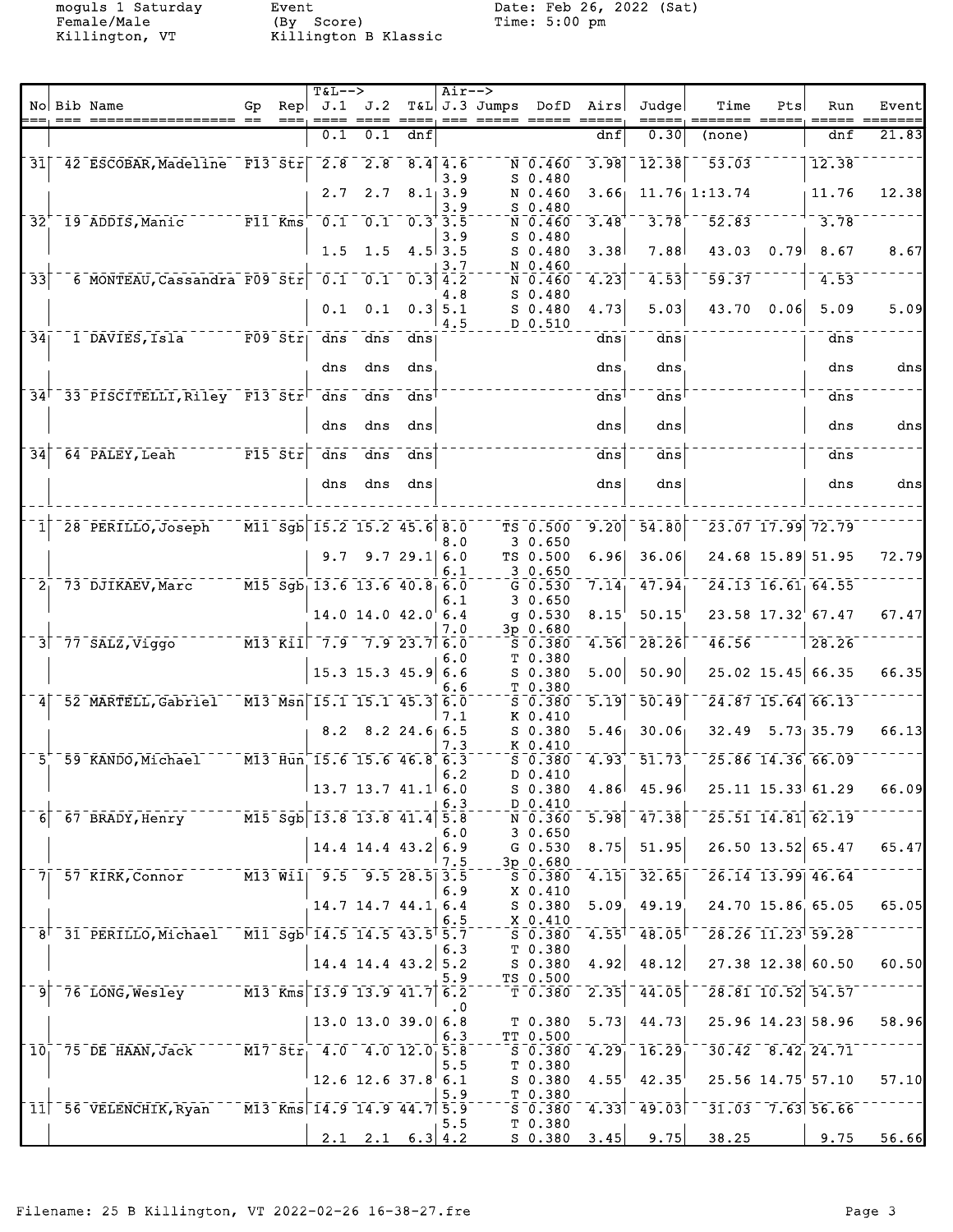Female/Male (By Score) Time: 5:00 pm Killington, VT Killington B Klassic

moguls 1 Saturday bit between Event Date: Feb 26, 2022 (Sat)

|                      |                                                                                                                                                           |    | <b>T&amp;L--&gt;</b>                                                    |                                                                                                           |                | Air-->     |                 |                                                              |                     |                                                                        |                             |                            |                                              |       |
|----------------------|-----------------------------------------------------------------------------------------------------------------------------------------------------------|----|-------------------------------------------------------------------------|-----------------------------------------------------------------------------------------------------------|----------------|------------|-----------------|--------------------------------------------------------------|---------------------|------------------------------------------------------------------------|-----------------------------|----------------------------|----------------------------------------------|-------|
|                      | No Bib Name                                                                                                                                               | Gp | Rep   J.1                                                               | J.2                                                                                                       |                |            | $T&L$ J.3 Jumps | DofD                                                         | Airs                | Judge                                                                  | Time                        | Pts                        | Run                                          | Event |
|                      | $12+$ $26$ $HERSH$ , $Shayd$<br>$\overline{111}$ $\overline{511}$ $\overline{511}$ $\overline{11.2}$ $\overline{11.2}$ $\overline{33.6}$ $\overline{5.0}$ |    |                                                                         |                                                                                                           |                | 4.9        |                 | T 0.380<br>$\bar{s}$ $\bar{0}$ $\bar{s}$ $\bar{s}$ $\bar{0}$ | $^{-1}$ . $18^{+}$  | $37.78$ <sup>T</sup>                                                   |                             | $24.99$ 15.49 53.27        |                                              |       |
|                      |                                                                                                                                                           |    | 6.0                                                                     |                                                                                                           | 6.0 18.0 5.8   | 6.0        |                 | T 0.380<br>$S$ 0.380                                         | 4.44                | 22.44                                                                  | 37.72                       |                            | 22.44                                        | 53.27 |
|                      | $13^{+50}$ CAREAU, Ryan $13^{0}$ Oms 10.9 10.9 32.7                                                                                                       |    |                                                                         |                                                                                                           |                | 5.9<br>5.2 |                 | T 0.380<br>$S$ 0.380<br>T 0.380                              | 4.06                | 36.76                                                                  |                             | $\sqrt{28.18}$ 11.34 48.10 |                                              |       |
|                      |                                                                                                                                                           |    |                                                                         | $12.4$ 12.4 37.2 5.8                                                                                      |                | 5.5<br>5.6 |                 | $S$ 0.380<br>T 0.380                                         | 4.32                | 41.52                                                                  |                             |                            | 28.02 11.55 53.07                            | 53.07 |
|                      | $14$ <sup>-70</sup> MAXWELL, William                                                                                                                      |    |                                                                         | $\overline{M15}$ $\overline{5}$ tr $\overline{11.4}$ $\overline{11.4}$ $\overline{34.2}$ $\overline{3.0}$ |                | 5.1        |                 | $5 - 0.380$<br>T 0.380                                       | 3.07                | 37.27                                                                  |                             |                            | $34.61$ $2.97$ $40.24$                       |       |
|                      |                                                                                                                                                           |    |                                                                         | $13.2$ $13.2$ $39.6$ 5.9                                                                                  |                | 6.0        |                 | $S$ 0.380<br>D 0.410                                         | 4.70                | 44.30                                                                  | 30.70                       |                            | 8.06; 52.36                                  | 52.36 |
|                      | $15$ <sup><math>-58</math></sup> BOSTON, Liam                                                                                                             |    |                                                                         | $ \overline{M13}$ $\overline{51x}$ $\overline{12.2}$ $\overline{12.2}$ $\overline{36.6}$ $\overline{5.5}$ |                | 5.7        |                 | $S$ 0.380<br>T 0.380                                         | $4.25$ <sup>T</sup> | 40.85                                                                  | 37.94                       |                            | 140.85                                       |       |
|                      |                                                                                                                                                           |    |                                                                         | 12.9 12.9 38.7                                                                                            |                | 5.3<br>5.5 |                 | $S$ 0.380<br>T 0.380                                         | 4.10                | 42.80                                                                  | 30.77                       |                            | $7.97$ 50.77                                 | 50.77 |
|                      | 16 51 SPOSATO, Darren                                                                                                                                     |    |                                                                         | $\overline{M13}$ Oms 10.8 10.8 32.4                                                                       |                | 5.1<br>6.0 |                 | $S$ 0.380<br>G 0.530                                         | 5.11                | 37.51                                                                  |                             |                            | $\sqrt{28.00}$ 11.57 49.08                   |       |
|                      |                                                                                                                                                           |    |                                                                         | $1.1 \quad 1.1 \quad 3.3 \, 5.8$                                                                          |                | 4.9        |                 | S 0.380<br>30.650                                            | 5.38                | 8.68                                                                   | 39.26                       |                            | 8.68                                         | 49.08 |
|                      | 17 27 LYON, Brendan M11 Str 12.6 12.6 37.8 5.2                                                                                                            |    |                                                                         |                                                                                                           |                | 5.4        |                 | $5 - 0.380$<br>T 0.380                                       | 4.02                | 41.82                                                                  |                             |                            | $33.82$ 4.00 45.82                           |       |
|                      |                                                                                                                                                           |    | 7.8                                                                     |                                                                                                           | $7.8$ 23.4 3.9 | 4.9        |                 | N 0.360<br>T 0.380                                           | 3.26                |                                                                        | $26.66$ <sup>1</sup> :00.54 |                            | 26.66                                        | 45.82 |
|                      | 18 71 ARMSTRONG, Nate M15 Str                                                                                                                             |    | $-9.6$                                                                  | $-9.628.874.5$                                                                                            |                | 5.0        |                 | N 0.360<br>$S$ 0.380                                         | $\overline{3.52}$   | $\overline{3}\overline{2}\overline{.}\overline{3}\overline{2}$         |                             |                            | $\sqrt{27.29}$ $\sqrt{12.50}$ $\sqrt{44.82}$ |       |
|                      |                                                                                                                                                           |    | 7.1                                                                     |                                                                                                           | $7.1$ 21.3 5.9 | 5.0        |                 | T 0.380<br>N 0.360                                           | 4.04                | 25.34                                                                  | 30.32                       |                            | $8.55$ 33.89                                 | 44.82 |
|                      | 19 21 HAMILTON, Douglas M11 Str 9.7 9.7 29.1 6.5                                                                                                          |    |                                                                         |                                                                                                           |                | 7.2        |                 | $D \ 0.410$<br>T 0.380                                       | 5.39                | 34.49                                                                  |                             |                            | $\sqrt{29.45}$ $\sqrt{9.69}$ $\sqrt{44.18}$  |       |
|                      |                                                                                                                                                           |    | 6.0                                                                     |                                                                                                           | $6.0$ 18.0 5.8 | 6.0        |                 | D 0.410<br>30.650                                            | $6.27_1$            | 24.27                                                                  |                             |                            | 28.12 11.42 35.69                            | 44.18 |
|                      | 20 <sup>+</sup> 53 MONTEAU, Zach M13 Str 10.3 10.3 30.9 5.2                                                                                               |    |                                                                         |                                                                                                           |                | 5.5        |                 | $S$ 0.380<br>T 0.380                                         | 4.06                | 34.96                                                                  |                             |                            | $32.29 - 5.99$ 40.95                         |       |
| $\bar{2}\bar{1}$     | $68$ LAVERY, Rohan <sup>-----</sup> M15 $\overline{Kms}$                                                                                                  |    |                                                                         | $11.7$ 11.7 35.1 5.4<br>$-8.7 - 8.7 - 26.1$ 5.8                                                           |                | 5.6        |                 | S 0.380<br>TS 0.500                                          | 4.85<br>4.44        | 39.95<br>30.54                                                         | 34.03                       |                            | $3.73$ 43.68<br>$34.64 - 2.93$ 33.47         | 43.68 |
|                      |                                                                                                                                                           |    | 9.0                                                                     |                                                                                                           | 9.027.05.1     | 5.9        |                 | $S$ 0.380<br>T 0.380<br>$S$ 0.380                            | 3.98                | 30.98                                                                  |                             |                            | $27.95$ 11.64 42.62                          | 42.62 |
|                      | 22 <sub>1</sub> 25 CLARK, Owen M11 Str <sub>1</sub> 11.9 11.9 35.7 <sub>1</sub> 5.0                                                                       |    |                                                                         |                                                                                                           |                | 5.4        |                 | T 0.380<br>N 0.360                                           | 3.96                | 39.66                                                                  | 37.18                       |                            | 39.66                                        |       |
|                      |                                                                                                                                                           |    |                                                                         | $11.2$ 11.2 33.6 4.6                                                                                      |                | 5.7        |                 | $S$ 0.380<br>N 0.360                                         | 3.17                | 36.77                                                                  |                             |                            | $36.05 \quad 1.10 \quad 37.87$               | 39.66 |
|                      | 23 61 KOURBAGE, Weylyn M13 Str 6.5 6.5 19.5 4.0                                                                                                           |    |                                                                         |                                                                                                           |                | 4.0        |                 | $S_0$ .380<br>N 0.360                                        |                     | $3.34$ <sup>-</sup> $22.84$ <sup>--</sup>                              |                             |                            | $\sqrt{31.62}$ 6.86 29.70                    |       |
|                      |                                                                                                                                                           |    | 9.1                                                                     |                                                                                                           | 9.127.333.9    | 5.0        |                 | T 0.380<br>N 0.360                                           | 2.73                | 30.03                                                                  |                             |                            | $31.12$ $7.51$ 37.54                         | 37.54 |
|                      | 24 60 NUTT, Alexander M13 Str 6.2 6.2 18.6 5.1                                                                                                            |    |                                                                         |                                                                                                           |                | 3.5        |                 | $S$ 0.380                                                    |                     | $\overline{D}$ $\overline{0.410}$ $\overline{4.06}$ $\overline{22.66}$ |                             |                            | 22.66                                        |       |
|                      |                                                                                                                                                           |    | 8.8                                                                     |                                                                                                           | $8.8$ 26.4 4.3 | 5.2        |                 | S 0.380<br>D 0.410                                           | 4.04                | 30.44                                                                  | 32.67                       |                            | $5.50$ 35.94                                 | 35.94 |
|                      | 25 55 GALLAZZINI, Leo                                                                                                                                     |    |                                                                         | $\overline{M13}$ Kms 1.1 1.1 3.3 5.7                                                                      |                | 6.0        |                 | S 0.380<br>D 0.410                                           | 5.07                | 8.37                                                                   |                             |                            | $33.01$ $5.06$ 13.43                         |       |
|                      |                                                                                                                                                           |    |                                                                         | $7.4$ 7.4 22.2 5.9                                                                                        |                | 6.7        |                 | K 0.410<br>D 0.410                                           | 4.87 <sup>1</sup>   | 27.07                                                                  |                             |                            | $30.61$ $8.18$ 35.25                         | 35.25 |
|                      | 26 54 RICHARDSON, Owen M13 Kms 7.9 7.9 23.7 5.0                                                                                                           |    |                                                                         |                                                                                                           |                | 6.0        |                 | K 0.410<br>$\bar{\tau}$ $\bar{0}$ .380                       |                     | $\overline{4.18}$ $\overline{27.88}$                                   |                             |                            | $36.77 - 0.16$ 28.04                         |       |
|                      |                                                                                                                                                           |    |                                                                         | $8.8$ $8.8$ 26.4 4.2                                                                                      |                | 6.0        |                 | $S$ 0.380<br>N 0.360                                         | 3.44                | 29.84                                                                  |                             |                            | $33.69$ 4.17 34.01                           | 34.01 |
|                      | 27 24.3 5.8                                                                                                                                               |    |                                                                         |                                                                                                           |                | 5.1        |                 | $S_0.380$<br>S 0.380                                         |                     | $\sqrt{4.66}$ $\sqrt{28.96}$                                           |                             |                            | $35.92 - 1.27$ 30.23                         |       |
|                      |                                                                                                                                                           |    | 7.8                                                                     |                                                                                                           | $7.8$ 23.4 5.8 | 6.0        |                 | D 0.410<br>S 0.380                                           |                     | $4.57$ , 27.97,                                                        |                             |                            | $32.54$ $5.67$ 33.64                         | 33.64 |
| $\bar{2}8^{\dagger}$ | $\sqrt{7}$ STUART, Blake                                                                                                                                  |    | $ \bar{M09}$ $\bar{K}$ ms <sup><math>+</math></sup> $\bar{6}$ $\bar{6}$ | $-6.6$ 19.8 <sup>†</sup> 4.9                                                                              |                | 5.8        |                 | D 0.410<br>N 0.360                                           |                     | $\overline{3.73}^{\dagger}$ $\overline{23.53}^{\dagger}$               |                             |                            | $31.46 - 7.07$ 30.60                         |       |
|                      |                                                                                                                                                           |    |                                                                         | 1.3 1.3 3.9 3.5                                                                                           |                | 5.2<br>3.6 |                 | S 0.380<br>S 0.380<br>N 0.360                                | 2.62                | 6.52                                                                   |                             |                            | $30.59$ $8.20 14.72$                         | 30.60 |
|                      | $\sqrt{29}$ $\sqrt{72}$ $\sqrt{C \text{AREAU}}$ , Deven                                                                                                   |    |                                                                         | $\overline{M15\ \text{Oms}}\ \overline{8.3\ \text{S}}\ \overline{3.24.9} \ \overline{3.9}$                |                |            |                 |                                                              |                     | $\sqrt{M}$ 0.410 $\sqrt{5.55}$ 30.45                                   |                             | $\frac{1}{45.29}$ ------   | 30.45                                        |       |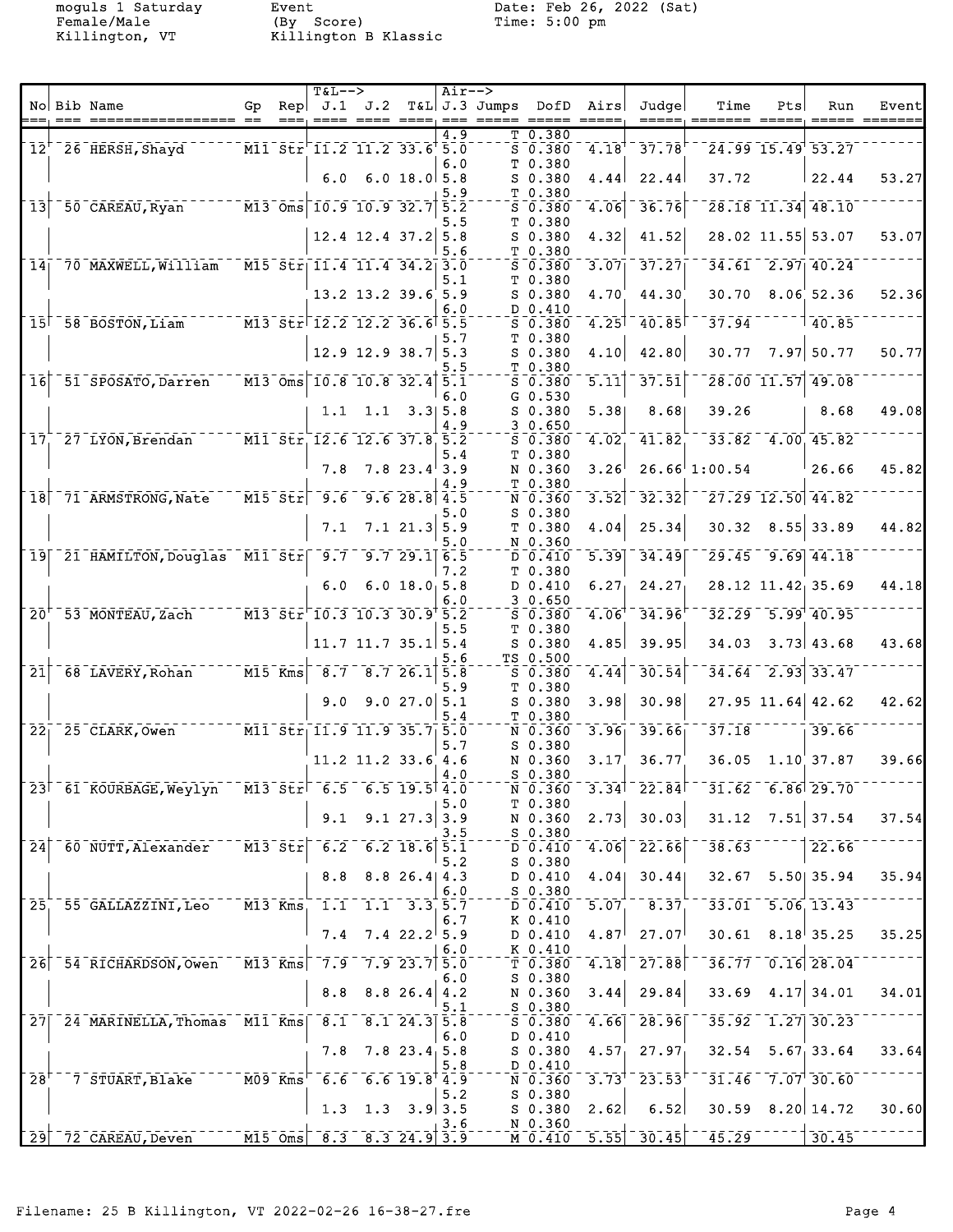moguls 1 Saturday Event Date: Feb 26, 2022 (Sat) Female/Male (By Score) Time: 5:00 pm Killington, VT Killington B Klassic

|                 |                                                   |                           |                                                                                                                                                                                                                                                                                        | $T&L-->$                                    |             |                                                    | $Air--$                 |                                                                                            |                  |              |               |                |              |       |
|-----------------|---------------------------------------------------|---------------------------|----------------------------------------------------------------------------------------------------------------------------------------------------------------------------------------------------------------------------------------------------------------------------------------|---------------------------------------------|-------------|----------------------------------------------------|-------------------------|--------------------------------------------------------------------------------------------|------------------|--------------|---------------|----------------|--------------|-------|
|                 | No Bib Name                                       | Gp                        | Rep                                                                                                                                                                                                                                                                                    |                                             | $J.1$ $J.2$ |                                                    |                         | T&L J.3 Jumps DofD Airs                                                                    |                  | Judge        | Time          | Pts            | Run          | Event |
|                 |                                                   |                           |                                                                                                                                                                                                                                                                                        | 7.0                                         |             | 7.021.05.1                                         | 6.1                     | 3 0.650<br>T 0.380                                                                         | 6.15             | 27.15        | 51.99         |                | 27.15        | 30.45 |
|                 | 30 23 ISGRIG, Samuel M11 Kms                      |                           |                                                                                                                                                                                                                                                                                        | 8.6                                         |             | $8.6$ 25.8 4.5                                     | 6.5                     | 30.650<br>N 0.360                                                                          | 3.59             | 29.39        | 37.65         |                | 29.39        |       |
|                 |                                                   |                           |                                                                                                                                                                                                                                                                                        | 0.7                                         | 0.7         |                                                    | 5.2<br>$2.1$ 3.5<br>3.2 | $S$ 0.380<br>N 0.360<br>$S$ 0.380                                                          | 2.47             | 4.57         | 55.09         |                | 4.57         | 29.39 |
|                 | 31 11 KOURBAGE, Charles M09 Str                   |                           |                                                                                                                                                                                                                                                                                        | 0.1                                         |             | $0.1$ dnf $4.5$                                    | . 0                     | N 0.360                                                                                    | dnf              | 1.92         | (none)        |                | dnf          |       |
|                 |                                                   |                           |                                                                                                                                                                                                                                                                                        | 5.2                                         |             | $5.2$ 15.6 3.5                                     | 3.4                     | N 0.360<br>$S$ 0.380                                                                       | 2.551            | 18.15        | 29.42         |                | $9.73$ 27.88 | 27.88 |
| 32 <sup>2</sup> | 29 KEEFE, Brian M11 Kms                           |                           |                                                                                                                                                                                                                                                                                        | $\overline{1.9}$                            |             | $1.9 - 5.7 + 4.9$                                  | 5.9                     | $N = 0.360$<br>T <sub>0.380</sub>                                                          | 4.00             | 9.70         | 41.38         |                | 9.70         |       |
|                 |                                                   |                           |                                                                                                                                                                                                                                                                                        | 8.3                                         |             | 8.324.93.9                                         | 3.9                     | $S$ 0.380<br>N 0.360                                                                       | 2.88             | 27.78        | 41.56         |                | 27.78        | 27.78 |
|                 | $33$ 74 WINTER, Aitan                             |                           | $ \overline{M15}$ $\overline{Oms}$                                                                                                                                                                                                                                                     | 5.2                                         |             | $5.2$ 15.6 5.3                                     | 4.3                     | $5 - 0.380$<br>N 0.360                                                                     | 3.55             | 19.15        | 54.05         |                | 19.15        |       |
|                 |                                                   |                           |                                                                                                                                                                                                                                                                                        | 7.0                                         |             | 7.021.05.0                                         | . 0                     | N 0.360                                                                                    | 1.80             |              | 22.80 1:02.32 |                | 22.80        | 22.80 |
|                 | 34 30 WALKER, Henry                               |                           | $\overline{M11}$ Kms                                                                                                                                                                                                                                                                   | $\overline{0.1}$                            |             | $0.1$ dnf $2.0$                                    | . 0                     | $S$ 0.380                                                                                  | dnf              | 1.06         | (none)        |                | dnf          |       |
|                 |                                                   |                           |                                                                                                                                                                                                                                                                                        | 5.1                                         |             | $5.1$ 15.3.5.1                                     | 5.0                     | $S$ 0.380<br>N 0.360                                                                       | 3.73             | 19.03        | 34.87         |                | 2.64, 21.67  | 21.67 |
| $35^{\dagger}$  | 8 BRADSHAW, Milan                                 |                           | $\overline{\texttt{M09}}$ str $\overline{\texttt{F}}$                                                                                                                                                                                                                                  | $-4.6$                                      |             | $4.6$ $13.8$ $5.8$                                 | 6.0                     | $S$ 0.380<br>D 0.410                                                                       | $4.66^{\dagger}$ | 18.46        | 37.67         |                | 18.46        |       |
|                 |                                                   |                           |                                                                                                                                                                                                                                                                                        | 4.6                                         |             | 4.6 $13.8$ 4.0                                     | 4.3                     | $S$ 0.380<br>TS 0.500                                                                      | 3.67             | 17.47        | 42.53         |                | 17.47        | 18.46 |
| $\bar{36}$      | $^{-1}$ $\bar{1}$ Ō $^{-}$ KENWORTHY, Ryan $^{-}$ | $\bar{M}$ 09 $\bar{O}$ ms |                                                                                                                                                                                                                                                                                        | $\bar{\mathfrak{o}}$ . $\bar{\mathfrak{c}}$ |             | $\overline{0.7}$ $\overline{2.1}$ $\overline{5.6}$ | 5.9                     | $\bar{\mathbf{s}}$ $\bar{\mathbf{0}}$ , $\bar{\mathbf{s}}$ $\bar{\mathbf{0}}$<br>$D_0.410$ | 4.53             | 6.63         |               | $35.03 - 2.43$ | $-9.06$      |       |
|                 |                                                   |                           |                                                                                                                                                                                                                                                                                        | 4.0                                         |             | $4.0$ 12.0 3.9                                     | 3.9                     | N 0.360<br>$S$ 0.380                                                                       | 2.88             | 14.88        | 41.91         |                | 14.88        | 14.88 |
| $\overline{37}$ | 9 GORDON, Griffin                                 |                           | $M09$ Sms                                                                                                                                                                                                                                                                              | $\overline{2.4}$                            |             | $2.4$ $7.2$ 3.5                                    | 4.2                     | N 0.360<br>D 0.410                                                                         | 2.98             | 10.18        | 49.40         |                | 10.18        |       |
|                 |                                                   |                           |                                                                                                                                                                                                                                                                                        | 0.1                                         |             | $0.1$ dnf $3.9$                                    |                         | N 0.360                                                                                    | dnf              | 1.70         | (none)        |                | dnf          | 10.18 |
|                 | 38 22 HERFURTH, Kristofe M11 Str 0.1 0.1 0.3 3.0  |                           |                                                                                                                                                                                                                                                                                        |                                             |             |                                                    |                         | N 0.360                                                                                    | 3.01             | 3.31         | 44.96         |                | 3.31         |       |
|                 |                                                   |                           |                                                                                                                                                                                                                                                                                        | 0.1                                         | 0.1         |                                                    | 5.1<br>$0.3$ 3.0<br>5.0 | $S_0.380$<br>N 0.360<br>$S_0.380$                                                          | 2.98             | 3.28         | 47.88         |                | 3.28         | 3.31  |
|                 | 39 62 LINEHAN, Charles                            |                           | $\bar{m}$ $\bar{m}$ $\bar{m}$ $\bar{m}$ $\bar{m}$ $\bar{m}$ $\bar{m}$ $\bar{m}$ $\bar{m}$ $\bar{m}$ $\bar{m}$ $\bar{m}$ $\bar{m}$ $\bar{m}$ $\bar{m}$ $\bar{m}$ $\bar{m}$ $\bar{m}$ $\bar{m}$ $\bar{m}$ $\bar{m}$ $\bar{m}$ $\bar{m}$ $\bar{m}$ $\bar{m}$ $\bar{m}$ $\bar{m}$ $\bar{m$ | $\overline{0.1}$                            | 0.1         |                                                    | dnf $4.6$<br>$\cdot$ 0  | $S$ 0.380                                                                                  | dnf              | 2.04         | (none)        |                | dnf          |       |
|                 |                                                   |                           |                                                                                                                                                                                                                                                                                        | 0.2                                         | 0.2         |                                                    | dnf $5.6$<br>$\cdot$ 0  | $S_0.380$                                                                                  | dnf              | 2.72         | (none)        |                | dnf          | dnf   |
| 40 <sup>7</sup> | 20 CHANDLER, Coulter M11 Str                      |                           |                                                                                                                                                                                                                                                                                        | $\overline{d}$ ns                           | dns         | dns                                                |                         |                                                                                            | dns              | $\bar{d}$ ns |               |                | dns          |       |
|                 |                                                   |                           |                                                                                                                                                                                                                                                                                        | dns                                         | dns         | dns                                                |                         |                                                                                            | dns              | dns          |               |                | dns          | dns   |
| 40              | 69 AHERN, John                                    |                           | M15 Str                                                                                                                                                                                                                                                                                | dns                                         | dns         | dns                                                |                         |                                                                                            | dns              | dns          |               |                | dns          |       |
|                 |                                                   |                           |                                                                                                                                                                                                                                                                                        | dns                                         | dns         | dns                                                |                         |                                                                                            | dns              | dns          |               |                | dns          | dns   |
|                 |                                                   |                           |                                                                                                                                                                                                                                                                                        |                                             |             |                                                    |                         |                                                                                            |                  |              |               |                |              |       |

 $\overline{\text{Male}} = 24.60$ , Female = 29.17

Winfree 2022.00, B Rules, Rand=451 @12:42a(22-2-26), M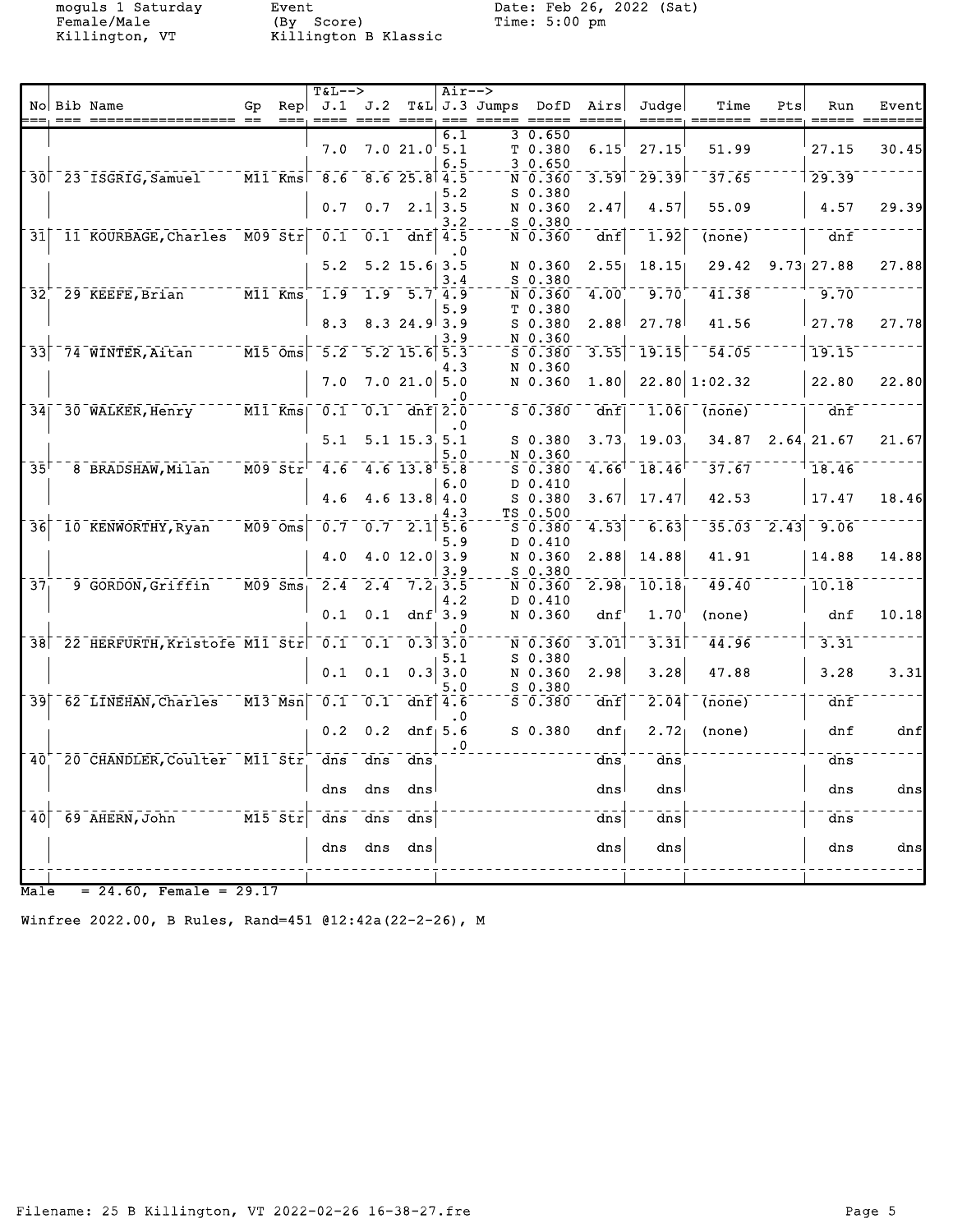------------------------------------------------------------------------------

moguls 1 Saturday Finals Date: Feb 26, 2022 (Sat)

Female/Male (By Group Score) Time: 5:01 pm Killington, VT Killington B Klassic

|                                                         | No Bib# Name |                                                               | Gp<br>$=$ | Representing                    | Score                       |
|---------------------------------------------------------|--------------|---------------------------------------------------------------|-----------|---------------------------------|-----------------------------|
|                                                         |              |                                                               |           |                                 |                             |
| $\frac{1}{2}$ $\frac{1}{3}$ $\frac{1}{4}$ $\frac{1}{5}$ |              | 5 VANCE, Molly                                                |           | $F09$ Kms Killingt              | 43.70                       |
|                                                         |              | 3 CUNNINGHAM, Charlotte F09 Kms Killingt                      |           |                                 | 40.99                       |
|                                                         |              | 2 LARKIN, Katelynn 199 Kms Killingt                           |           |                                 | 37.15                       |
|                                                         |              | 4 MAIR, Hanna - - - - - - - - - FO9 Str Stratton              |           |                                 | $-32.96$                    |
|                                                         |              | 6 MONTEAU, Cassandra - - FO9 Str Stratton                     |           |                                 | $-5.09$                     |
| $\overline{6}$                                          |              | 1 DAVIES, Isla                                                |           | $F09$ Str Stratton              | $-1$ $\frac{1}{\text{dns}}$ |
|                                                         |              |                                                               |           |                                 |                             |
| $\overline{1}$                                          |              | 14 GIULIETTI, Emma                                            |           | $FI1$ Str Stratton $64.60$      |                             |
| $\overline{2}$                                          |              | 16 PETERSEN, Kayla                                            |           | F11 Kms Killingt                | 61.52                       |
| $\begin{bmatrix} 3 \\ 4 \end{bmatrix}$                  |              | 12 JORDAN, Sophie                                             |           | F11 Kms Killingt                | 60.84                       |
|                                                         |              | 12 JORDAN, SOPHIE<br>13 BRIGHTHAUPT, Giselle F11 Str Stratton |           |                                 | $\overline{51.33}$          |
| $\frac{1}{2}$<br>$\frac{1}{2}$                          |              | 17 GROGEAN, Cora                                              |           | F11 Kms Killingt $^\dagger$     | Ξ<br>51.00                  |
|                                                         |              | 15 NUTT, Emelia                                               |           | F11 Str Stratton 42.64          |                             |
|                                                         |              | 18 BOGAL, Michaela                                            |           | F11 Str Stratton                | $\frac{1}{21.83}$           |
| $\overline{8}$                                          |              | 19 ADDIS, Manic                                               |           | F11 Kms Killingt                | $-8.67$                     |
|                                                         |              |                                                               |           |                                 |                             |
| $\frac{1}{2}$                                           |              | 40 KEEFE, Ruby                                                |           | $F13$ Kms Killingt              | 72.08                       |
|                                                         |              | 41 DOWLING, Isabella                                          |           | $F13$ Cva Carrabas              | 68.51                       |
|                                                         |              | 48 FRANKEL, Rikki                                             |           | $F13$ Str Stratton              | 65.77                       |
|                                                         |              | 32 PIERCE, Jessica                                            |           | $F13$ Kms $K111$ ingt           | 63.90                       |
| $\frac{3}{4}$ $\frac{4}{5}$ $\frac{1}{6}$               |              | 38 PALEY, Alexa                                               |           | F13 Str Stratton                | 58.78                       |
|                                                         |              | 37 HAMILTON, Charlotte                                        |           | F13 Str Stratton                | 58.17                       |
| $\bar{7}$                                               |              | 39 BOWMAN, Juniper                                            |           | $F13$ Str Stratton              | 57.10                       |
| $\frac{8}{9}$                                           |              | 36 RIESZER, Keira                                             |           | F13 Kms Killingt                | $-56.61$                    |
|                                                         |              | 45 GANS, Symma                                                |           | F13 Kms Killingt                | 56.15                       |
| 10 <sub>1</sub>                                         |              | 43 BYRNES, LIIIy                                              |           | $F13$ Kms Killingt              | 54.58                       |
| $\overline{1}\overline{1}$                              |              | 35 GLASSBERG, Isabella                                        |           | F13 Oms Okemo                   | 53.05                       |
| $\overline{1}\overline{2}^{\dagger}$                    |              | 34 CUNNINGHAM, Ryan                                           |           | $F13$ Kms Killingt <sup>+</sup> | 49.09                       |
| $\overline{13}$                                         |              | 49 SELAN, Evelyn                                              |           | F13 Kms Killingt                | 42.66                       |
| $14$ <sup>1</sup>                                       |              | 46 VANCE, Khloe                                               |           | F13 Kms Killingt                | $-39.49$<br>$-37.69$        |
| $\overline{15}$                                         |              | 47 CORNETTE, Lily                                             |           | $F13$ Str Stratton              |                             |
| $\bar{1}\bar{6}$                                        |              | 44 LETTIERI, Lexi                                             |           | F13 Sms Stratton                | $-33.11$                    |
| $17_1$                                                  |              | 42 ESCOBAR, Madeline                                          |           | $F13$ Str Stratton              | 12.38                       |
| $\overline{18}$                                         |              | 33 PISCITELLI, Riley                                          |           | F13 Str Stratton                | $\frac{1}{\text{dns}}$      |
| $\overline{1}$                                          |              |                                                               |           | F15 Str Stratton 59.29          |                             |
| $\bar{2}^{\dagger}$                                     |              | 66 RILEY, Samantha                                            |           | $F15$ Wil Willard <sup>-†</sup> | $\overline{56.23}$          |
| $\overline{3}$                                          |              | 65 REISZEL, Oliveah<br>63 SCHWARTZ, Millie                    |           | F15 Str Stratton                | 41.57                       |
| $\mathbf{4}$                                            |              | 64 PALEY, Leah                                                |           | F15 Str Stratton                | dns                         |
|                                                         |              |                                                               |           |                                 |                             |
|                                                         |              | 7 STUART, Blake                                               |           | M09 Kms Killingt                | 30.60                       |
| $\frac{1}{2}$                                           |              | 11 KOURBAGE, Charles                                          |           | M09 Str Stratton                | 27.88                       |
| $\overline{3}$                                          |              | 8 BRADSHAW, Milan                                             |           | M09 Str Stratton                | 18.46                       |
| $\overline{4}$                                          |              | 10 KENWORTHY, Ryan                                            |           | M09 Oms Okemo                   | 14.88                       |
| $\overline{5}$                                          |              | 9 GORDON, Griffin                                             |           | M09 Sms Stratton                | 10.18                       |
|                                                         |              |                                                               |           |                                 |                             |
| $\overline{1}$                                          |              | 28 PERILLO, Joseph                                            |           | M11 Sgb Sugarbus                | 72.79                       |
| $\overline{2}$                                          |              | 31 PERILLO, Michael                                           |           | M11 Sgb Sugarbus                | 60.50                       |
| $\overline{3}$                                          |              | 26 HERSH, Shayd                                               |           | M11 Str Stratton                | 53.27                       |
| $\mathbf{4}$                                            |              | 27 LYON, Brendan                                              |           | M11 Str Stratton                | 45.82                       |
|                                                         |              | 21 HAMILTON, Douglas                                          |           | M11 Str Stratton                | 44.18                       |
| $\frac{5}{6}$                                           |              | 25 CLARK, Owen                                                |           | M11 Str Stratton                | 39.66                       |
| 71                                                      |              | 24 MARINELLA, Thomas                                          |           | M11 Kms Killingt                | 33.64                       |
| 8                                                       |              | 23 ISGRIG, Samuel                                             |           | M11 Kms Killingt                | 29.39                       |
| او                                                      |              | 29 KEEFE, Brian                                               |           | M11 Kms Killingt                | 27.78                       |
|                                                         |              |                                                               |           |                                 |                             |